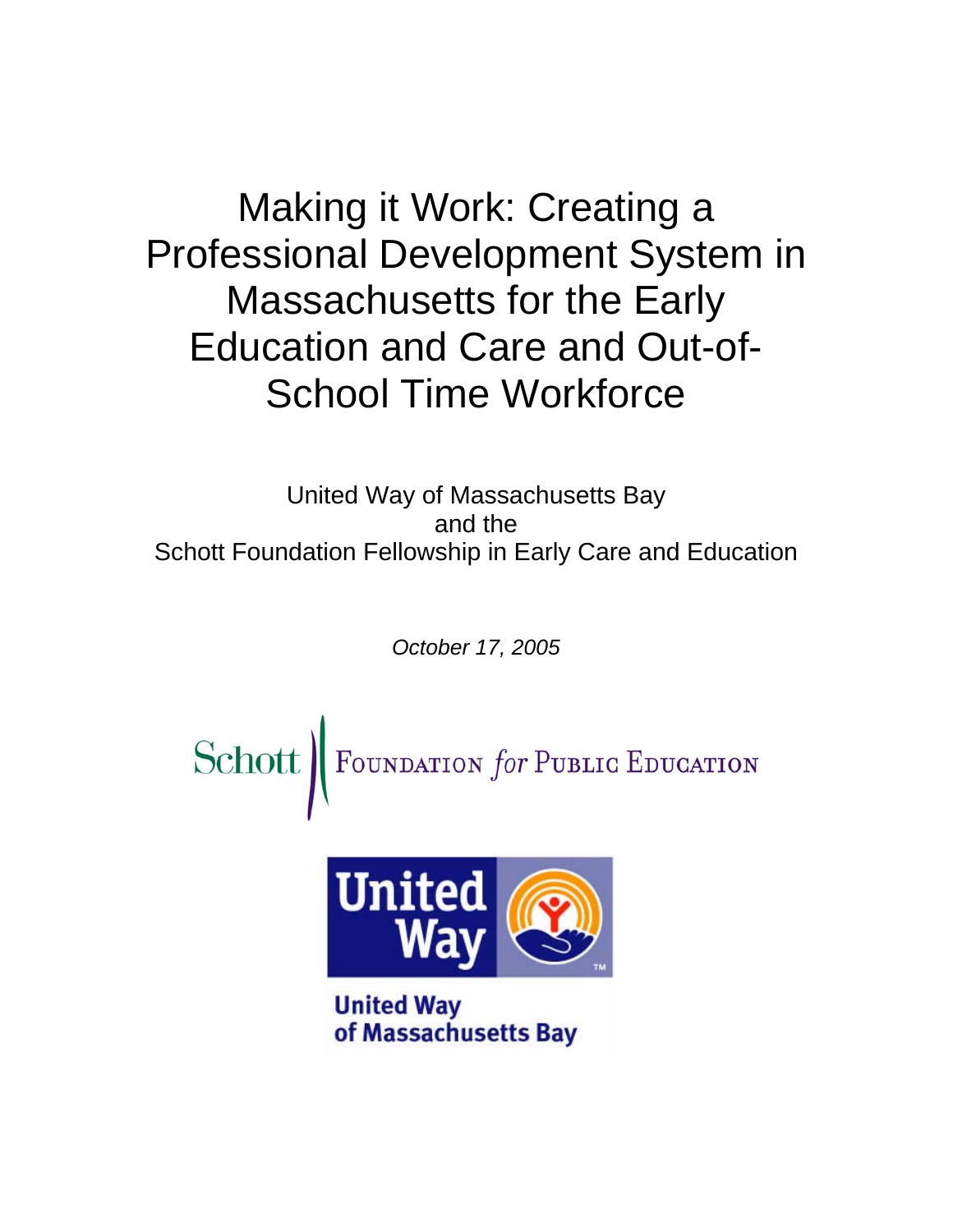# **Table of Contents**

| Appendix A: Characteristics of the Early Education and Out-of-School         |  |
|------------------------------------------------------------------------------|--|
|                                                                              |  |
| Appendix B: General Laws of Massachusetts, Chapter 15D: Section 5; Workforce |  |
|                                                                              |  |
|                                                                              |  |
|                                                                              |  |
|                                                                              |  |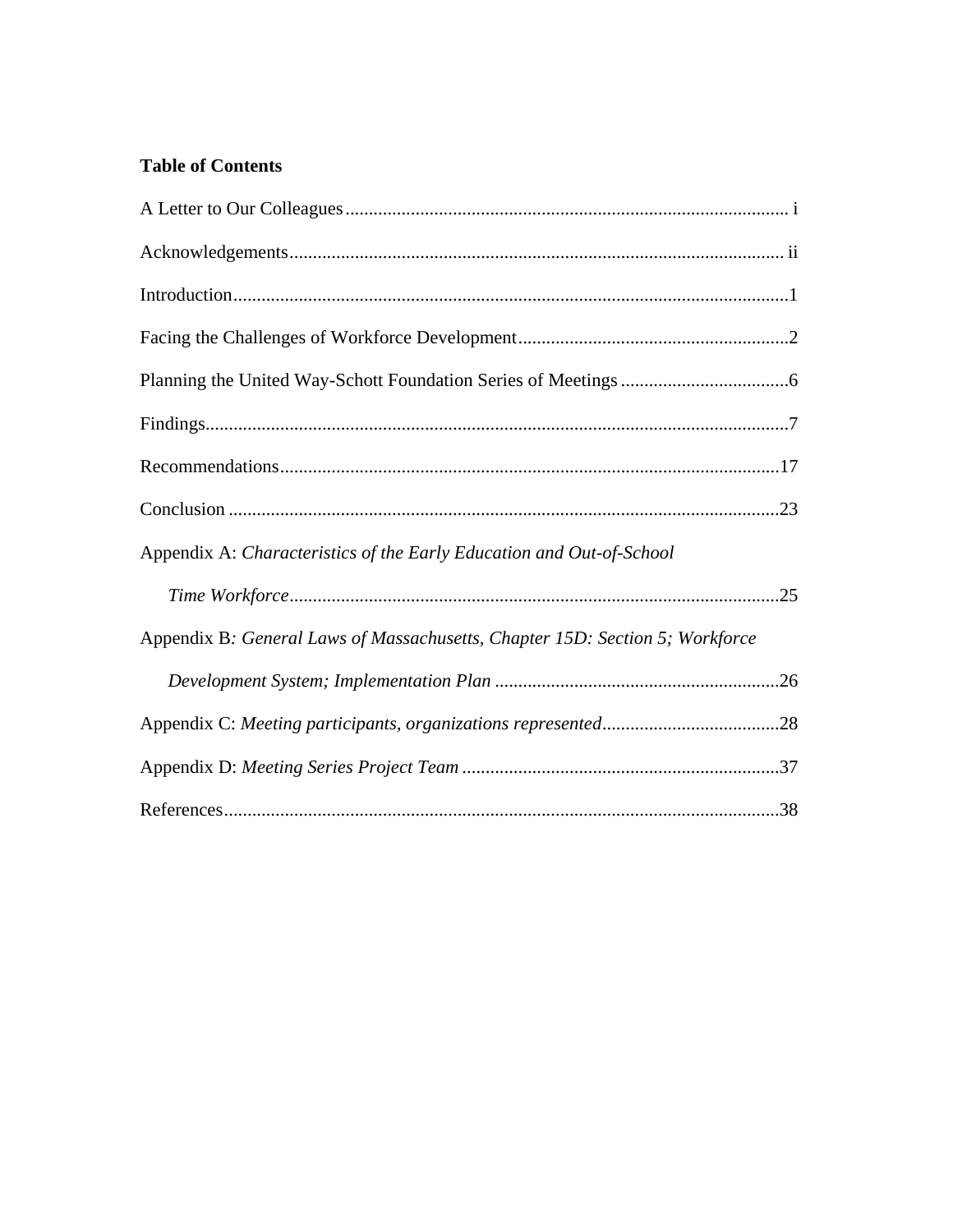#### Dear Colleagues:

This report represents the dedicated efforts of many individuals who understand and value the critical connection between a diverse, well-educated and compensated workforce and ensuring that children and their families benefit from high-quality care and learning experiences. The creation of the new Massachusetts Department of Early Education and Care marks a significant milestone in the Commonwealth's history, one that was enabled by many years of advocacy efforts. It provides a long-awaited opportunity to create a statewide professional development system.

We had a unique opportunity to invite the many professionals across age groups and sectors and the many stakeholders – policymakers, funders, higher education and advocates – to share in a common dialogue and to create a common vision for change. Over 100 of our colleagues joined in this conversation. We realized that developing an effective, sustainable and systemic approach to workforce development continues to be the enduring challenge of our field. This work will take time and continued effort. If the attendance at the convening series that enabled this report is any indication, there is a high level of interest and anticipation in addressing a workforce development system statewide.

We wish to thank each of the meeting participants for their ongoing efforts and commitment and to their contributions to this report. We look forward with hope and anticipation to the unfolding of a new era for the children and families of our Commonwealth.

Sincerely,

Peg Sprague Valora Washington Vice President, Community Impact Executive Director Boston, MA 02210 Cambridge, MA 02139 (617) 624-8149 (617) 876-7700

Valou

United Way of Massachusetts Bay Schott Foundation Fellowship in Early Care and Education 51 Sleeper Street 678 Massachusetts Avenue, Suite 301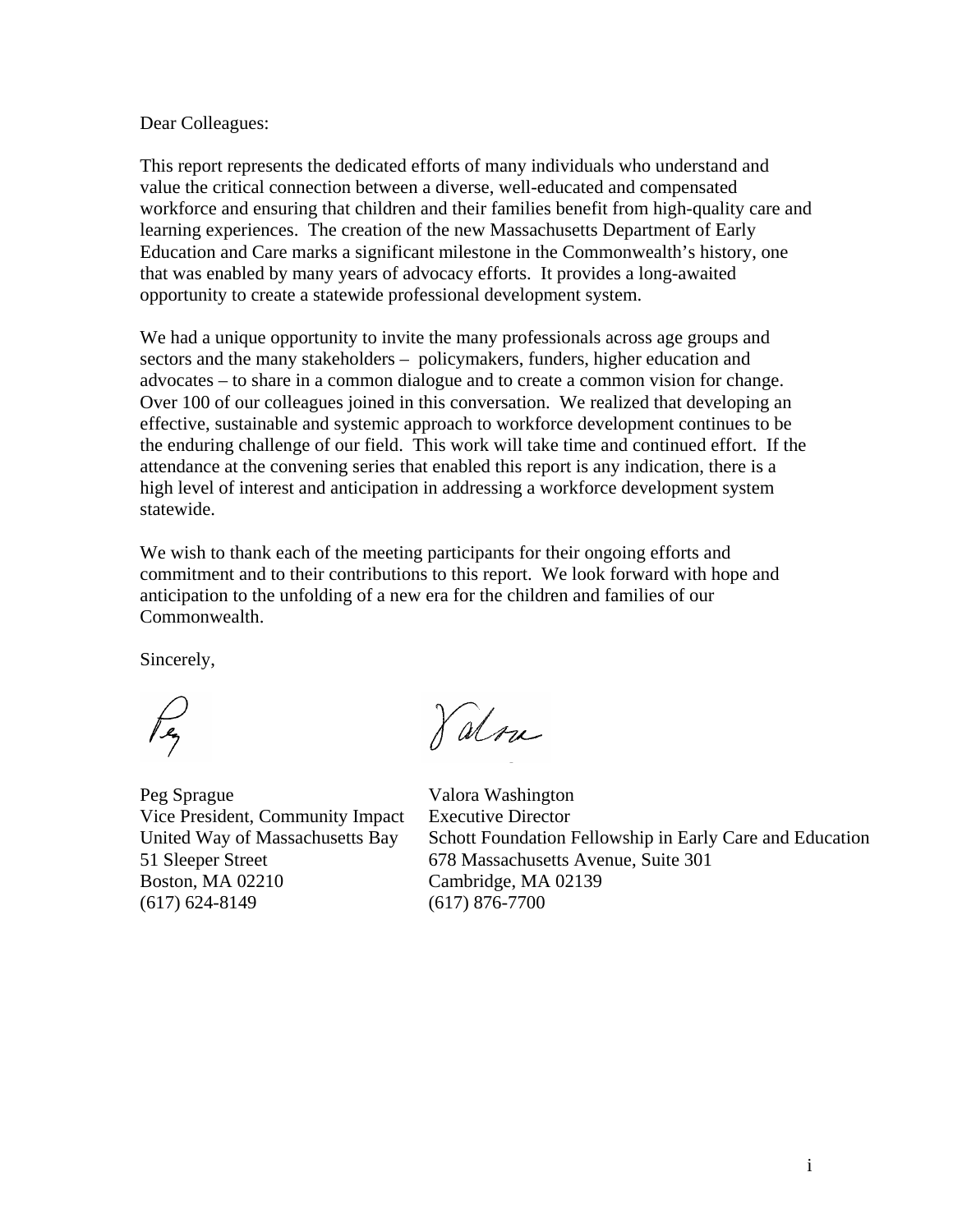## *Acknowledgements*

We wish to acknowledge and thank the members of the project team whose tireless efforts made this report possible: Gwen Morgan and Joan Costley for their wisdom, insight and wealth of knowledge that guided and informed our thinking; Stan Schwartz for his excellent project management skills that kept us all on track; and Danielle Lipes and Jane Feinberg for their invaluable contributions to the writing and editing of this report.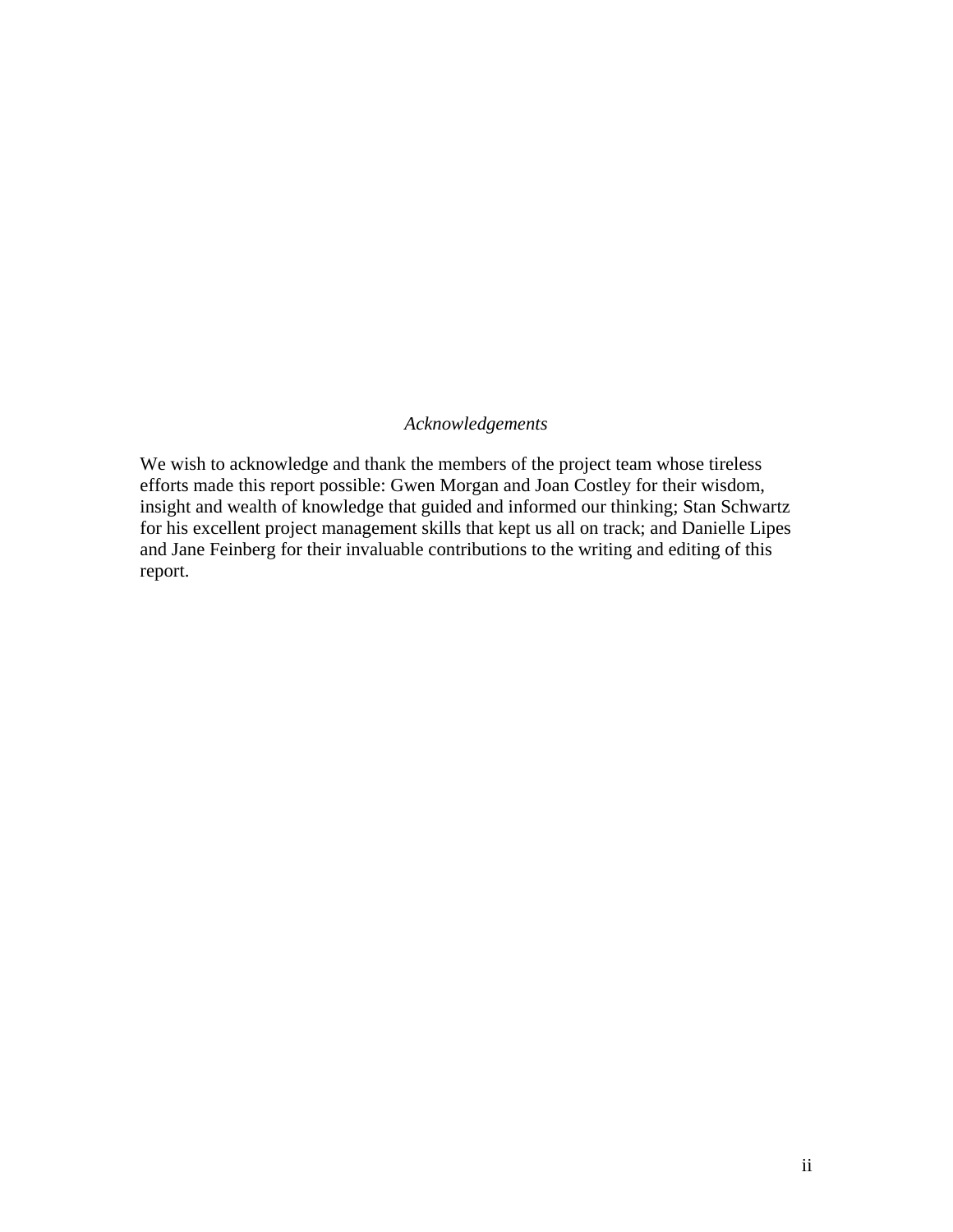## *INTRODUCTION*

 $\overline{\phantom{a}}$ 

In July 2004, the Massachusetts legislature, influenced by the Early Education for All campaign and the Early Education for All legislation, created a new public agency, the Department of Early Education and Care (EEC). This entity is responsible for the coordination of standards and funding for all public and private early education and care programs in the Commonwealth. The law (Chapter 205 of the Acts of 2004) included a first-time mandate for a statewide workforce development plan for early education and out-of-school time practitioners; this mandate would unite the fields and include those who work with infants and toddlers as well as family child care. This effort has the important benefit of establishing *one field*<sup>[1](#page-4-0)</sup>, rather than multiple fields, for professional development for those serving children from birth through age 14, and their families. We also recognize the need to acknowledge and support the professional development of adults who work with children who fall outside of this definition, such as youth workers and those who work with children in residential settings. Because research has consistently shown that staff qualifications are linked strongly and consistently to child outcomes, this specific mandate has enormous potential to promote positive child development and high-quality early learning.

This potential is what brought United Way of Massachusetts Bay (UWMB) and the Schott Foundation Fellowship in Early Care and Education into conversation: we recognize the unique opportunity to build and strengthen the legislative consensus for effective approaches to professional development. Both organizations are dedicated to supporting children and their families, and have long-standing commitments to education and to diverse, representative leadership development. Both recognize the importance of ensuring an effective design for implementation of a workforce development system. Moreover, each has strong relationships with both Early Education and Care and Out of School Time professionals. These relationships enable us to play a vital convening role with all the stakeholders concerned with meeting the needs of the field. UWMB and Schott wanted to engage stakeholders in a dialogue through which the most current thinking would emerge in response to two critical questions:

- What are the most important needs and issues of the workforce that inform the design and implementation of a workforce plan?
- What would be the most effective approach to a workforce development system?

To address these questions, UWMB and Schott convened three meetings, which included representatives from direct services, resource and referral, public policy, public and private funders, and higher education. The three meetings were clearly designed to achieve three outcomes:

To engage key stakeholders in our effort to recommend the best system;

<span id="page-4-0"></span><sup>&</sup>lt;sup>1</sup> Throughout this report, the "field" refers to all who work with infants, toddlers, preschool-age children, and school-age children (birth through age 14) in all settings in Massachusetts.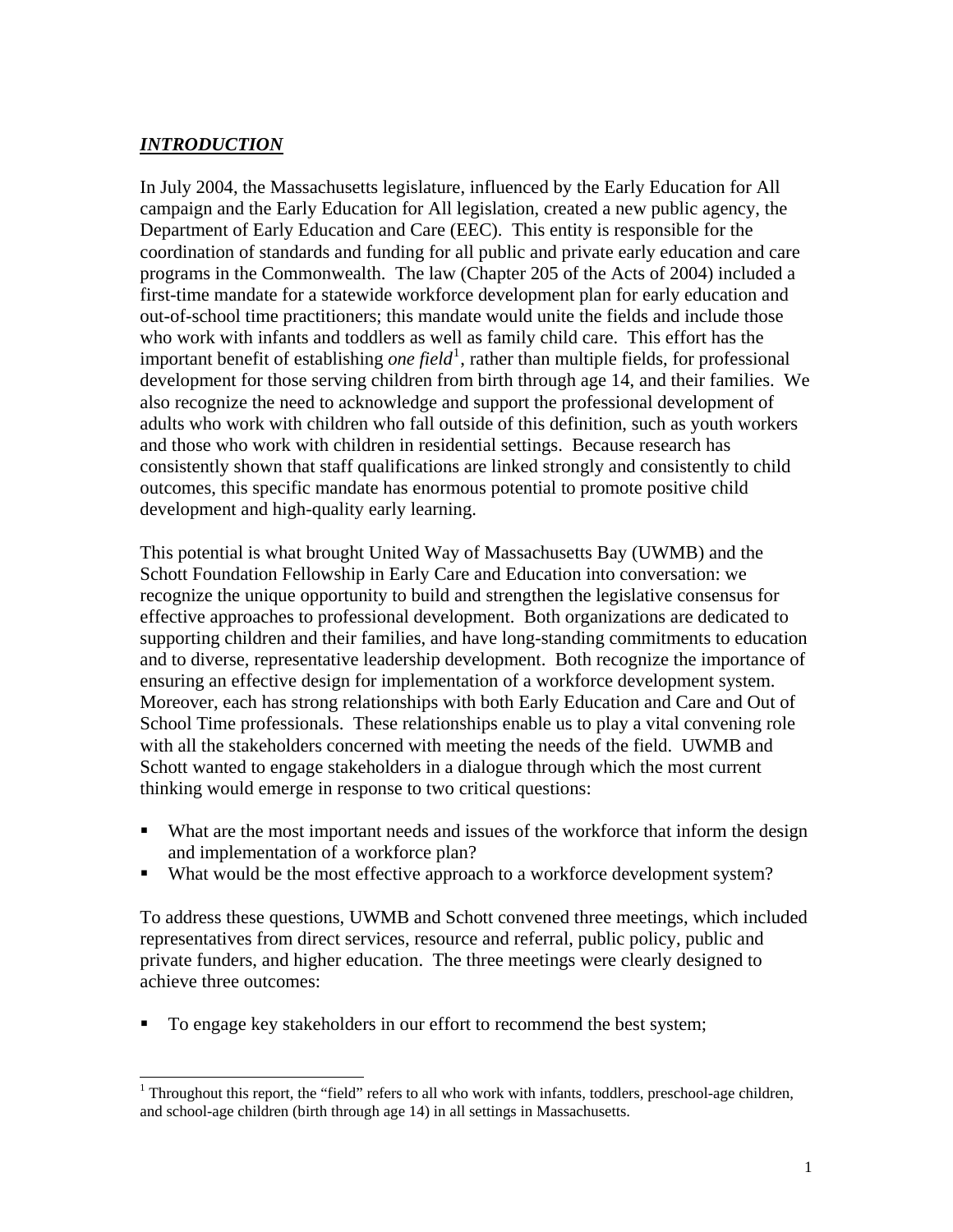- To increase understanding and support from within the field for a *systemic* approach; and
- To collaboratively produce this report to EEC, supporting the mandate to create a plan by summarizing and presenting our collective recommended next steps.

To achieve these outcomes, we sought to build upon, not reinvent, what Massachusetts had already accomplished. Our goal was to bring together all stakeholders in the field *–*  as well as the research from other states' efforts *–* to help the new Department chart the course in the months and years ahead.

This report is the result of our field's collaborative work. In it, we include:

- A review of the status and needs of workforce development for the early education and care and out of school time field in Massachusetts and nationally;
- An explanation of the thinking and planning process that shaped the meeting series;
- The findings that emerged from the meeting series; and
- Recommendations for action based on those findings.

This report is also an expression of the core values that should guide our collective work. These values derive from a larger American value that is held dear, almost sacrosanct, by the general public: that every citizen is entitled to educational opportunity and that education makes a real and substantial difference in the quality of human life. Flowing from this, we believe that the workforce development system we need to create should represent and be responsive to the diversity of populations residing in our state. We believe that the system must support professionals who work in all sectors and roles of the field, serving children and families of all ages, in a variety of settings. We also believe that compensation should be tied to qualifications and experience. While we recognize that the various stakeholders in the field have specific interests, we believe that adhering to this set of core values will hold all of the players in the system together. These values will keep us focused on our larger mission to serve children and their families, and will keep us moving forward with a sense of purpose and unity.

# *FACING THE CHALLENGES OF WORKFORCE DEVELOPMENT*

Why have workforce issues emerged as one of the most important dilemmas facing children and their families in Massachusetts? Who comprises the workforce in our state? And, where should we focus our strategies for change? We begin by addressing each of these three questions.

## *Why Is There An Emphasis on Workforce Development?*

Trends in family life, developmental research, and the demands of both schooling and our global economy combine to fuel interest and action in both early care and education and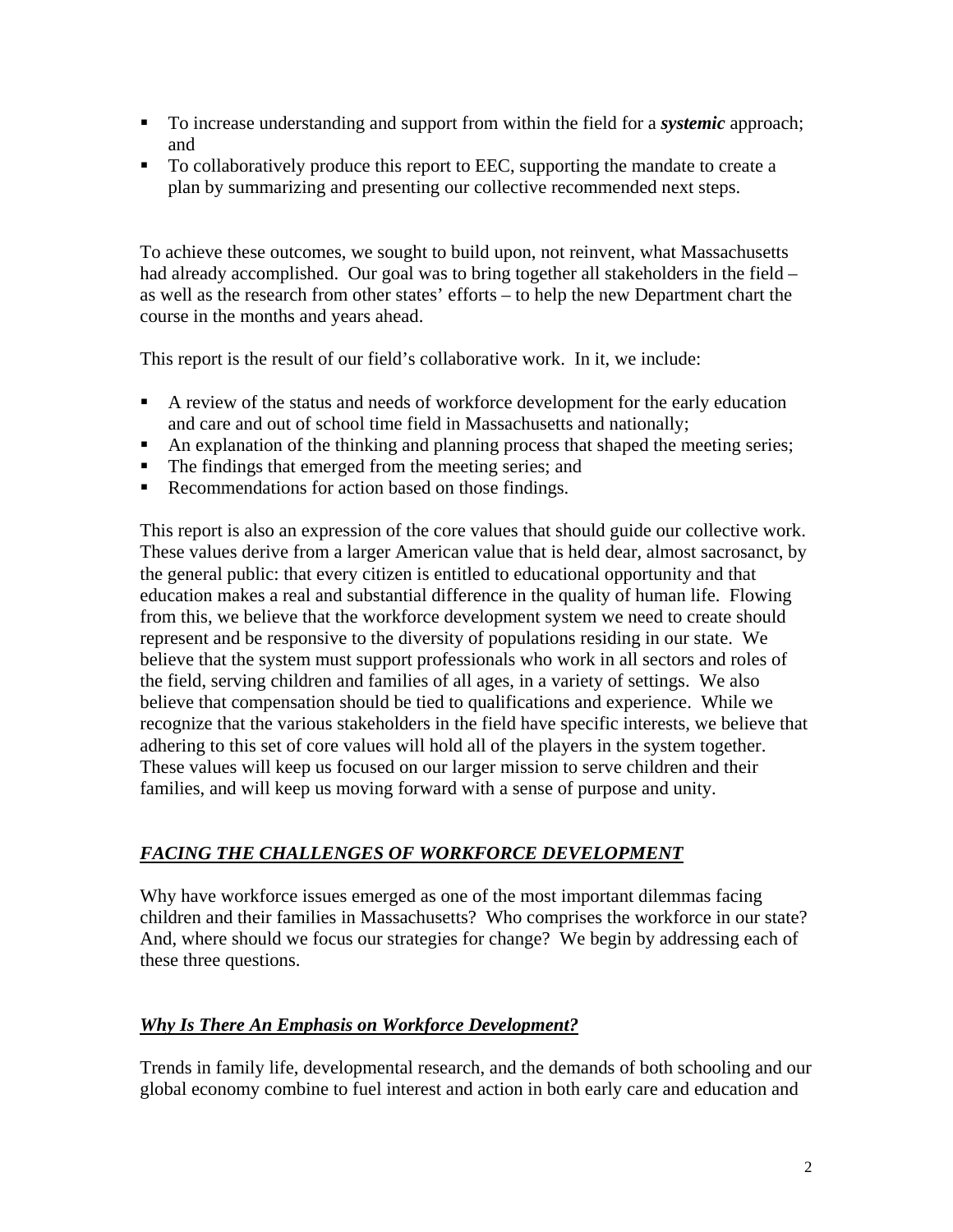school age child care. As these trends accelerate, so does the need for children to receive quality education and care both before they enter school and outside the formal school day.

*We recognize that increasing numbers of families depend on non-relative care*. Both the economic and social realities of family life changed dramatically in the twentieth century. Parents are working more hours than ever before, and single-parent homes and twoparent homes in which two incomes are needed have become the norm. Increased geographic mobility has pulled extended families apart, making it impossible for many families to depend on relatives to care for children. As a result, too many children experience a patchwork of discontinuous care as they move to and from various settings in the course of their day.

These trends in family life are occurring as *research evidence strongly demonstrates the importance of high-quality developmental experiences for children.* According to neuroscientists, cognitive abilities develop hand in hand with early social experiences – namely, the relationships children form with the adults in their lives. Secure, trusting relationships with adults pave the way for positive development – socially, emotionally, and academically – and have long-lasting impact.

A convergence of national, state and local policies *emphasizes that children must enter school ready to learn.* During the last fifteen years, national research has demonstrated that quality of education and care is directly linked to positive child development. The quality of children's experiences in education and care has a major impact on their language development, learning, self-esteem, self-confidence, and social skills.

This need for quality education in the hours outside of the formal school day becomes especially important as we consider the modern world in which we live*. Our competitive, high-stakes global economy requires workers to be highly educated* if they are to succeed. More than any previous historical period, our era's economy requires all children to attain the highest levels of achievement that were once thought to be appropriate only for a small, elite minority.

All of these facts indicate that the staff who are spending many hours a day with children must be equipped to be important educational and developmental influencers. A critical component to ensuring the high quality of those experiences is the development and stability of a well-educated, well-compensated, workforce whose knowledge, skills, and experience has effectively prepared them to meet the needs of children, including those with special needs, and their families from diverse cultural, ethnic and income backgrounds.

## *The Massachusetts Opportunity: New Legislation and a New Department*

The creation of the Department of Early Education and Care (EEC) marks a significant milestone in Massachusetts history, one that is enabled by many years of advocacy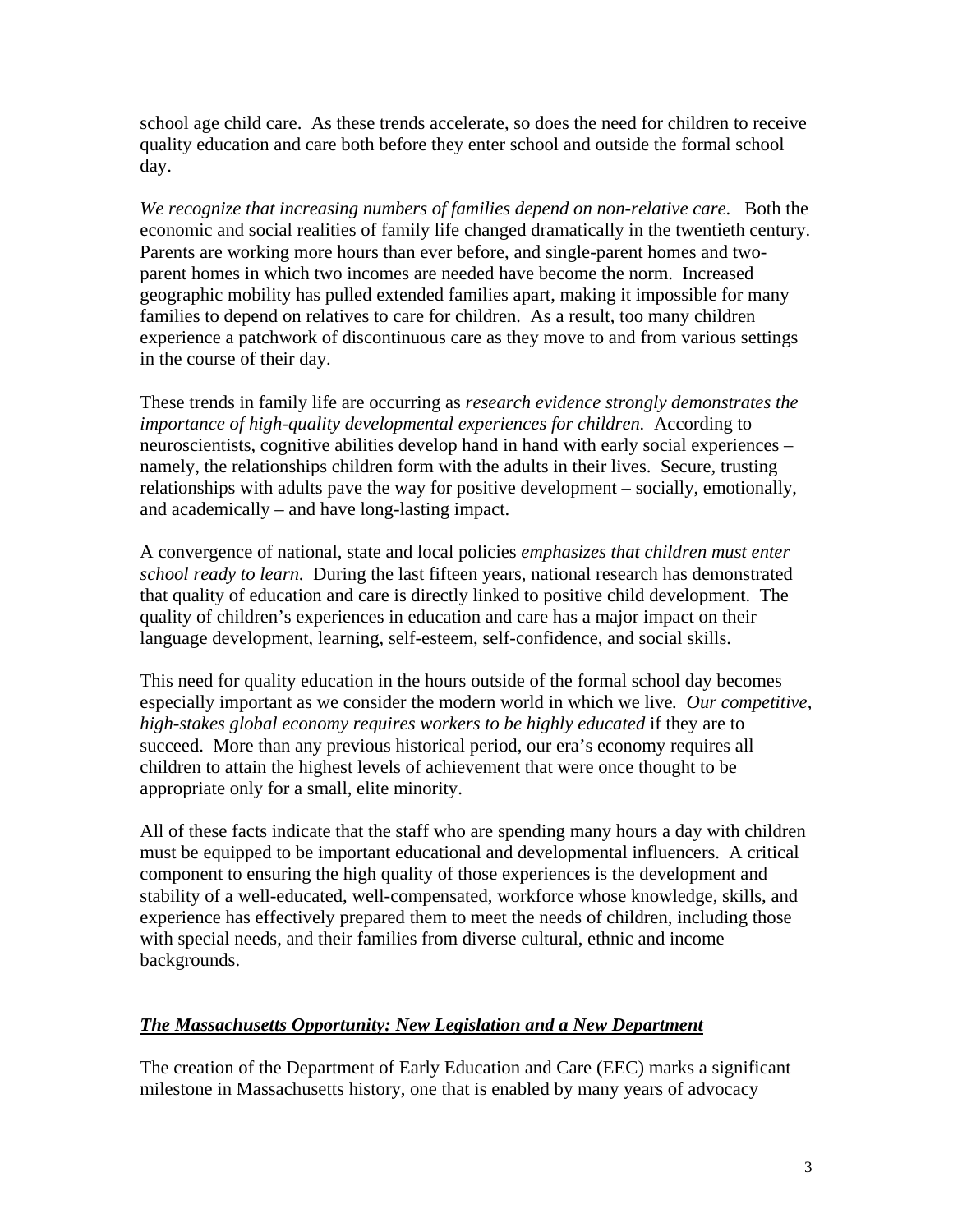efforts. Overarching concern for children and their families by many parties resulted in the partial merger of existing state bureaucracies to create the Department of Early Education and Care.

These changes set the stage to achieve one of the key mandates of the new law; that is, to construct a workforce development plan that will serve professionals who work in a variety of settings, and with children and their families across the age span. While a professional development system has long existed for those who teach in traditional school settings, there is currently no parallel system in Massachusetts for those who play a major societal role in educating and caring for children before kindergarten entry or outside of the formal school day.

## *Who Comprises the Workforce?*

One of the persistent barriers to change has been a lack of detailed understanding about who currently comprises this field, what qualifications these workers have and under what conditions they are working. Fortunately, new studies are emerging that shed some light on the characteristics of the Massachusetts workforce serving children and their families outside of the traditional classroom.

## *The Early Education Workforce*

*How many workers are there?* The National Economic Development and Law Center's 2004 study, *The Economic Impact of the Child Care and Early Education Industry in Massachusetts*, reported that the child care and early education industry, inclusive of those working in licensed out-of-school time programs or in formal, license-exempt school-age programs, supplies an estimated 29,555 full-time equivalent jobs in Massachusetts. However, the total number of people working in the industry is likely higher because so many education and care professionals work part-time. As reported in the study, this figure is comparable to the number of people employed in the telecommunications (25,929) and the security and commodity investment (29,709) industries in Massachusetts.

*How much do they earn?* In 2005, the Wellesley College Center for Research on Women published its *Massachusetts Capacity Study: Characteristics of the Current Early Education and Care Workforce Serving 3-5-year-olds*. The study found that many practitioners outside the public school system receive very low salaries and few or no benefits and many lack higher education. The average salary of a center-based preschool teacher is \$22,640, 40 percent less than the average kindergarten teacher's salary*.*  Preschool teachers with a Bachelor's degree in Early Childhood Education earn less than half the hourly wages of public school preschool teachers, an average of \$11.91 per hour compared with the average hourly rate of \$35.00 per hour for public school preschool teachers. The lowest public school preschool hourly wage is \$28.00 per hour. Between one-half and two-thirds of teachers and administrators at community-based centers have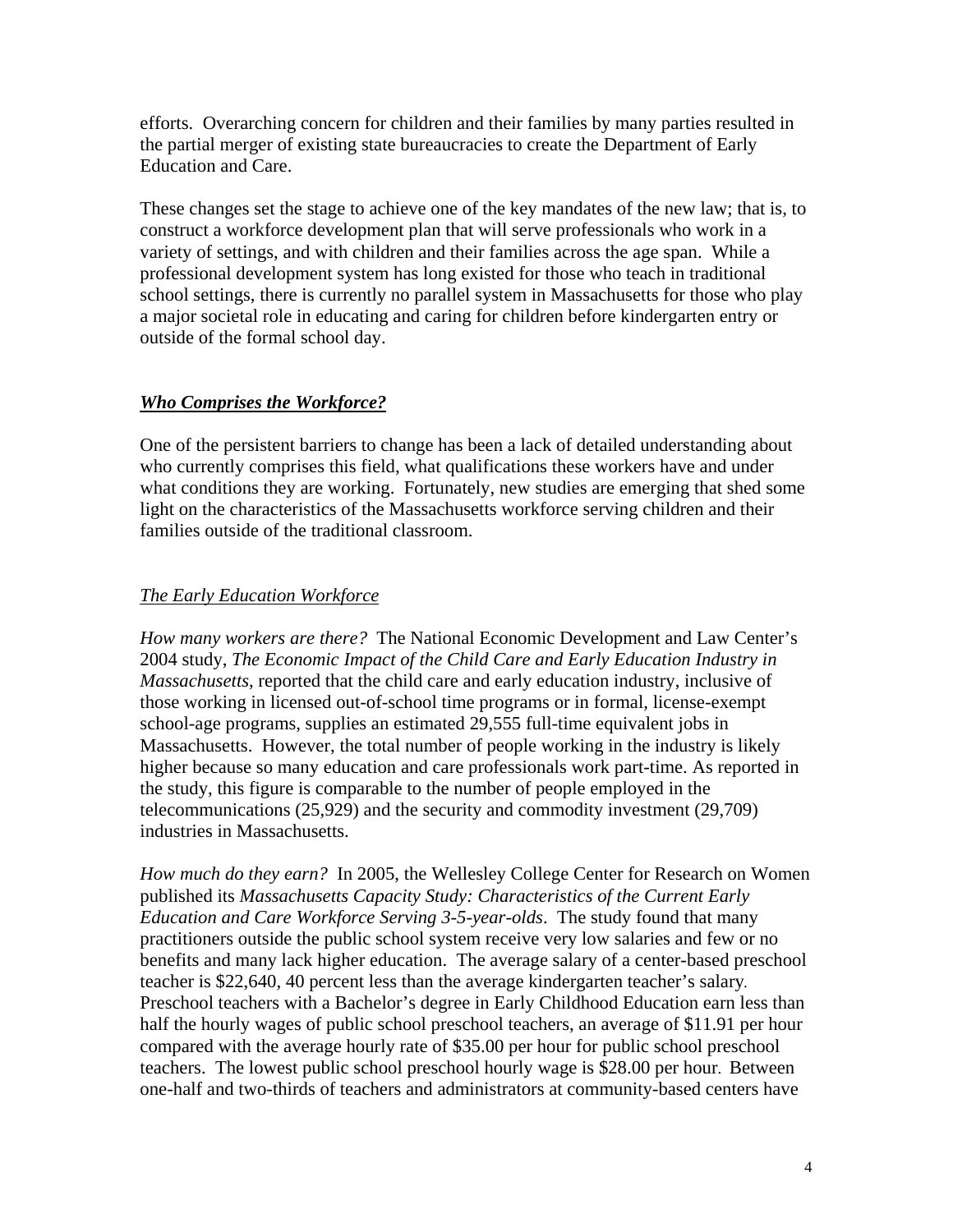employer-provided health insurance. However, part-time staff are less likely to be covered by health insurance.

Putting this information in context, as reported in the National Economic Development and Law Center's economic impact study, the wage necessary to meet all basic needs for just one parent with one child ranges from \$29,744 in the South Berkshires to \$49,762 in the western metro area. It is clear that current wages do not fully support individuals working in the field.

Further, a recent multi-year national study, *Losing Ground in Massachusetts Early Childhood Education: Declining Workforce Qualifications in an Expanding Industry, 1980-2004,* indicates that Massachusetts has suffered a decline in the number of early childhood educators who hold a four-year college degree, with most of this loss occurring during the 1990s. The study reported that in Massachusetts only 26 percent of the current workforce is degreed as compared to 45 percent in the 1980s. Median pay for centerbased educators has also fallen from 76 percent (1983-87) of wages of all Massachusetts workers to 66 percent (2000-2004).

Appendix A includes a detailed breakdown of the characteristics of the Massachusetts workforce as reported in a study conducted by the Massachusetts Child Care and Referral Network for the Massachusetts Office of Child Care Services (OCCS) in 2000. This information is based on data collected from a survey sent by OCCS to every licensed early education center and school age program in Massachusetts. Approximately 56 percent of early education centers and 46 percent of school age programs responded, providing OCCS with a total of 1310 surveys from early education centers (representing 14,960 staff) and 404 surveys from school age programs (representing 3088 staff). For more information on the characteristics of the early education and care and out-of-school time workforce please see the Massachusetts Capacity Study Research Briefs at http://www.wcwonline.org/earlycare/index.html).

## *A Focus for Change: Fragmentation and Lack of a System*

The data on the workforce illustrates the array of qualifications and roles that are held by staff in the field. The big picture that emerges is one of great fragmentation characterized by the lack of a systemic approach to the workforce. While a professional development infrastructure support system has long existed for public school teachers, there has not been statewide infrastructure support for roles in private agencies that provide such vital services to children and their families.

Without doubt, there have been exemplary efforts to address this issue in the Commonwealth of Massachusetts. However, these efforts have come in the form of new programs and initiatives, rather than as a comprehensive system. Or, they have introduced a systemic approach for only one particular age group, program or geographic area.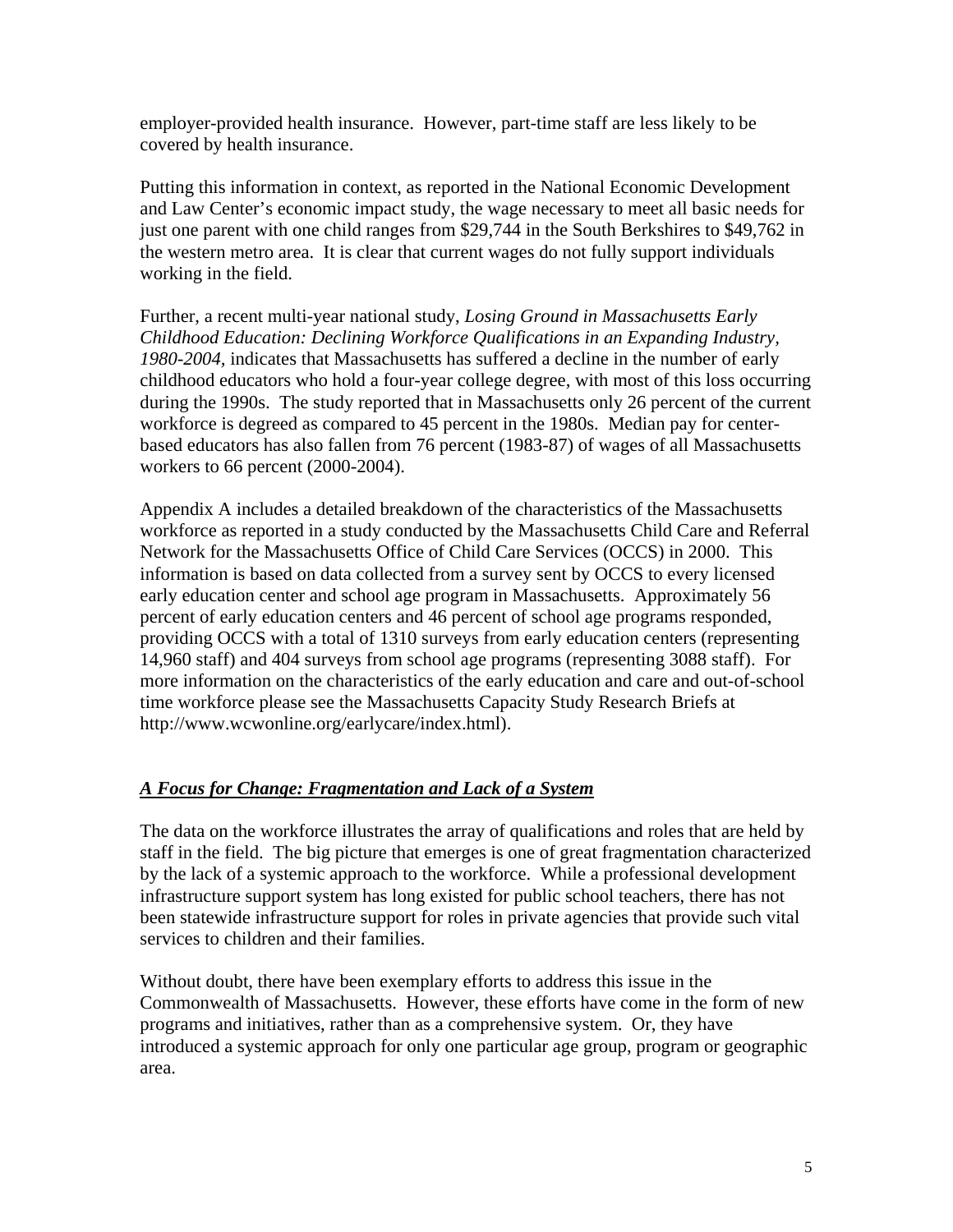There are several unfortunate results of the fragmented, non-systemic approach. One result is that advocates for different age groups have competed with each other for limited funding that has been available periodically. Another result is the difficulty in getting multiple state agencies, higher education and provider agencies to collaborate effectively. Also, there are serious gaps in available data. Thus, many people who work with children do not have the tools, resources and support they need to understand child development and deliver the kind of care children require in our modern families, academic settings and economy.

It has become clear that single programs and initiatives, however excellent, cannot address the systemic, deep-rooted issues faced by the workforce. A systemic approach to workforce development is the most effective way to address these issues in a field as diverse as this, with its mixture of program types, settings, and diversity of children, families and providers. Through the law and budgeting process, EEC has been charged with creating a plan for a comprehensive workforce development system and the Board has been charged with considering fourteen specific facets of a potential system (see Appendix B). This has set the stage for the creation of a permanent system that can successfully and equitably serve the children of the Commonwealth and their families. By uniting nearly all of the funding for the education and care of Massachusetts children under one umbrella, we now have the opportunity, for the first time in Massachusetts history, to break a decades-long stalemate.

## *PLANNING THE UNITED WAY-SCHOTT FOUNDATION SERIES OF MEETINGS*

To capitalize on this opportunity, Peg Sprague of United Way of Massachusetts Bay and Valora Washington of the Schott Foundation Fellowship wanted to build broad stakeholder consensus on how a system could be built in Massachusetts. With their respective organizations' backing and the support of an anonymous foundation, they sought additional expertise to help plan and organize the series of meetings. Nationally known scholars, consultants and educators Gwen Morgan and Joan Costley, both Massachusetts residents, were also engaged to work on this effort. Both were natural choices given their key roles in helping other states build professional development systems. Also, Stan Schwartz of United Way Massachusetts Bay contributed considerable organizational skill to this endeavor.

Following much dialogue, the planning team agreed that the convening series would consist of three meetings:

- An initial convening of Boston-area planners, funders, and advocates;
- A statewide meeting of higher education representatives from public and private Associate, Bachelor and graduate degree programs, and representatives of resource and referral agencies that were integrally involved in major professional development initiatives; and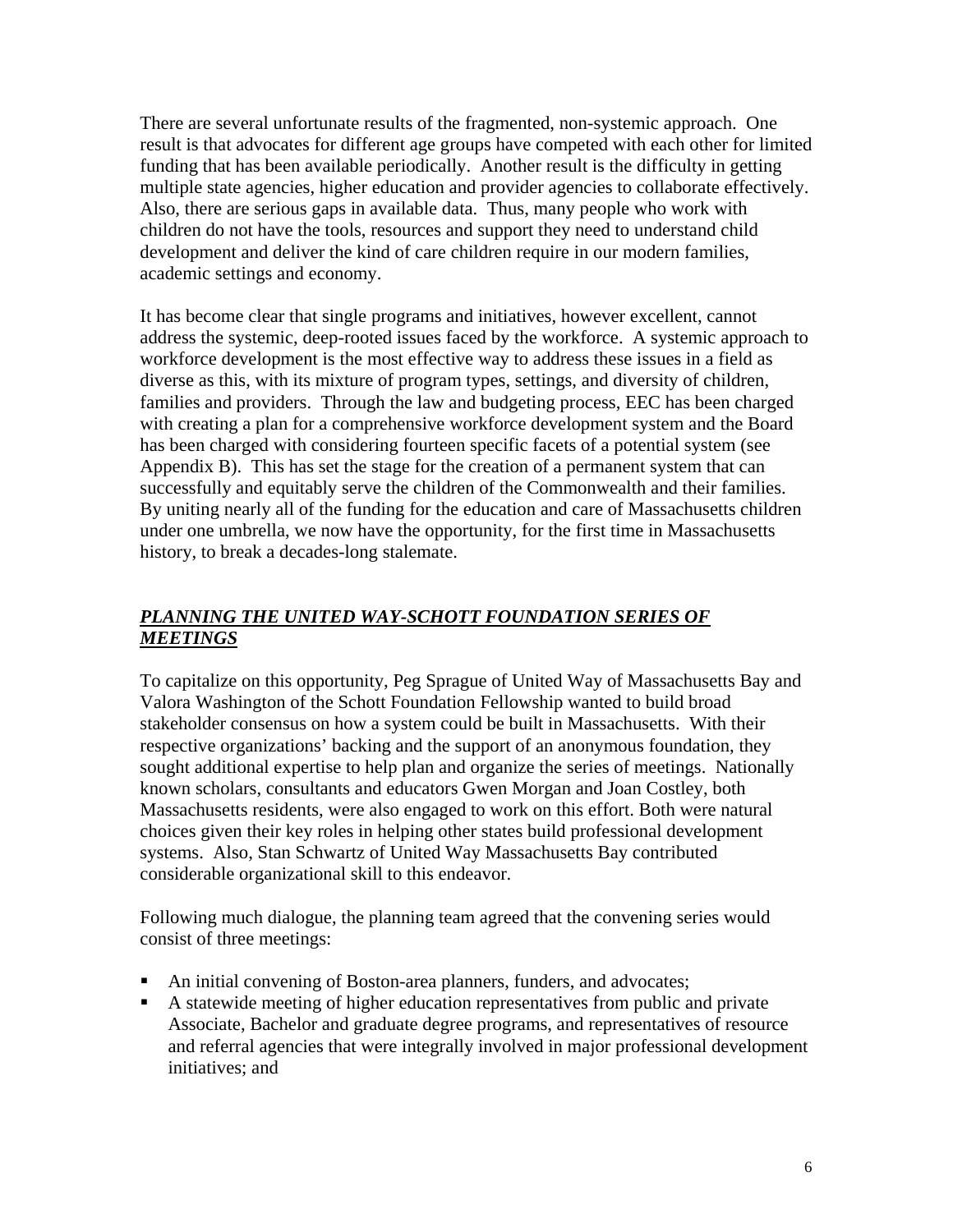A statewide meeting of representatives of all stakeholder groups, including participants of the first two meetings.

We built the meeting series around several key ideas:

- **Testing with Massachusetts stakeholders the idea of a systemic approach to** workforce development;
- Identifying core values that needed to shape the planning of any workforce development system;
- **Sharing with stakeholders the experiences and learnings of other states that had** already implemented career development systems;
- Asking stakeholders to identify the strengths and resources as well as the gaps in past and current workforce development efforts; and
- Commitment that our report to EEC would reflect the collective vision of the stakeholders.

*Our meeting series was deeply rooted in a strong focus on creating a systemic approach to workforce development.* Based on the literature, the experiences of other states, and best practices, we determined early in our deliberations that we would focus on presenting, and seeking consensus related to, the need for a systemic approach. It is quite apparent that issues such as compensation, quality, or accessibility are systemic problems that cannot be resolved except within the context of their relationship to each other.

# *FINDINGS*

Four findings emerged from the rich dialogue that took place in the three meetings among over 100 Massachusetts leaders (see Appendix C for a list of the meeting series participants). These findings are consistent with other recent or ongoing work, including *the Report of the Early Education and Care Advisory Committee* (2004). Participants agreed:

- The time is right for a systemic approach to professional development in Massachusetts.
- Our system must be framed by shared values.
- We must and can willingly learn from what other states have accomplished.
- We must build upon our own experiences in Massachusetts.

## *Finding #1: The Time is Right for a Systemic Approach to Professional Development in Massachusetts.*

Our meetings confirmed this hypothesis: participants across fields and disciplines agreed that one system for all ages was not only possible but also necessary.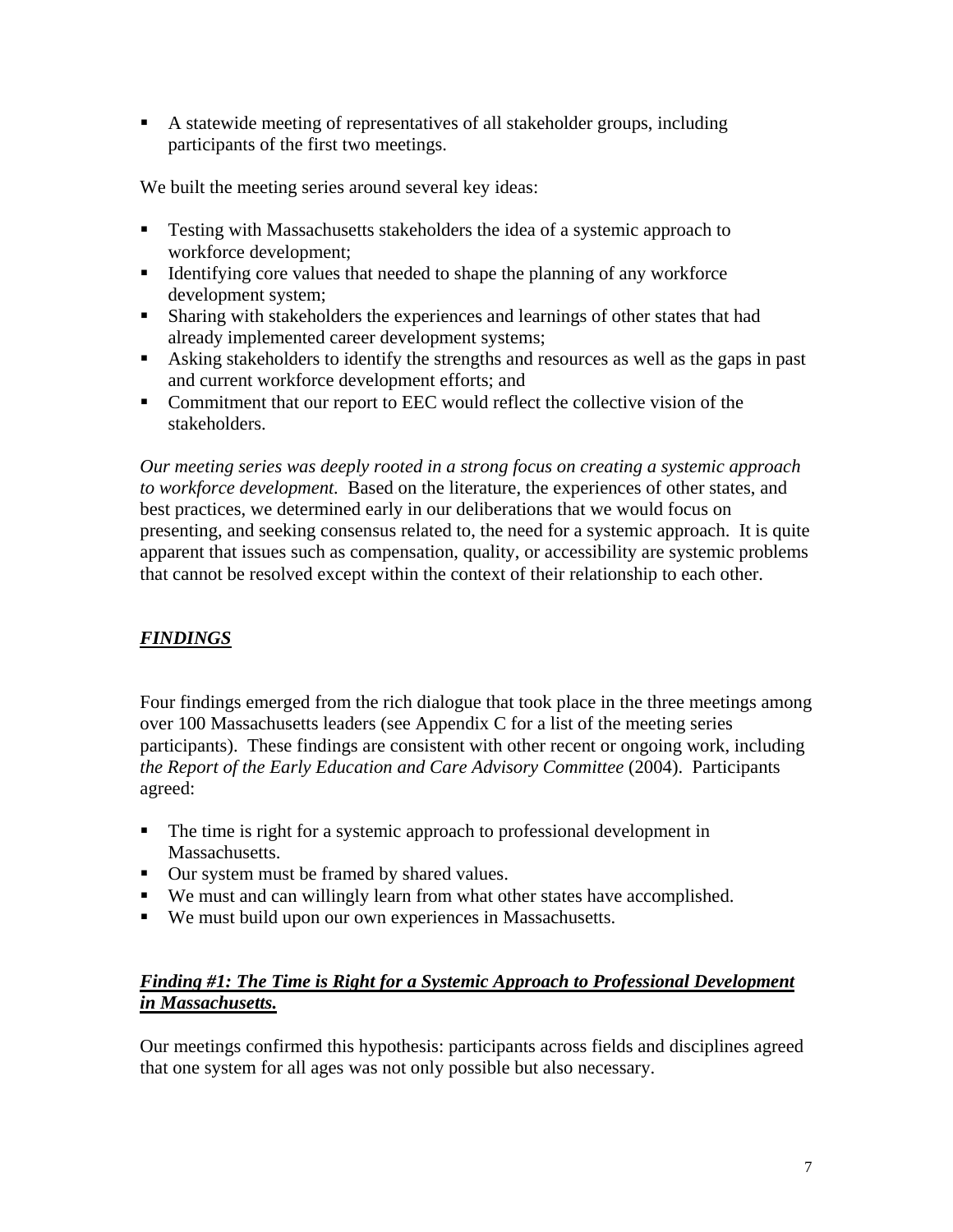In presenting the idea of a systemic approach to the group, we presented several key elements that comprise a well-functioning system:

- A mission or operating philosophy (why does the system exist, and what is it intended to do?);
- An ongoing planning process;
- A set of goals and objectives derived from the planning process;
- A set of strategies to achieve goals and objectives; and
- A way to evaluate its success and a method for self-correction (responsiveness to feedback).

The overall outcomes of a well-functioning system are:

- An efficient and effective use of resources:
- Responsiveness to the needs of those it serves; and
- A clear, coherent and known set of operating procedures that can be accessed and used by anyone in the "community" that it serves.

## *Lessons from Other States about Systems*

The benefits of implementing a workforce development system have been documented in numerous states. $2\hat{i}$  $2\hat{i}$  In fact, the following outcomes have been documented in ALL states that have developed systemic approaches to career and professional development in early care and education and school-age care:

- Increased participation in training across the workforce, beyond licensing requirements;
- Increased number of early care and education professionals earning credentials and degrees;
- **Increased number of practitioners from ethnically and culturally diverse backgrounds,** including recent immigrants and those whose first language is not English, participating in training and earning credentials and degrees;
- Growth in the number and percentage of early care and education centers, family child care providers, and out-of-school time programs earning national accreditation;
- Coordinated planning of use of training funds;
- More efficient use of training funds, resulting in reduced duplication of offerings, broader range of available topics, training available at more levels, and training targeted to high-need areas and populations;
- Increase in private sources and contributions to training funds because of coordinated planning mechanism; and
- Creation of pathways with bridges that enable practitioners to move from one level of training or credential to the next one over time.

<span id="page-11-0"></span><sup>&</sup>lt;sup>2</sup> Morgan, Gwen and Costley, Joan. Taking the Temperature of Career Development. Center for Children, *Families*, and Public Policy, Lesley University and Wheelock College, 2004. Boston, MA and Cambridge, MA.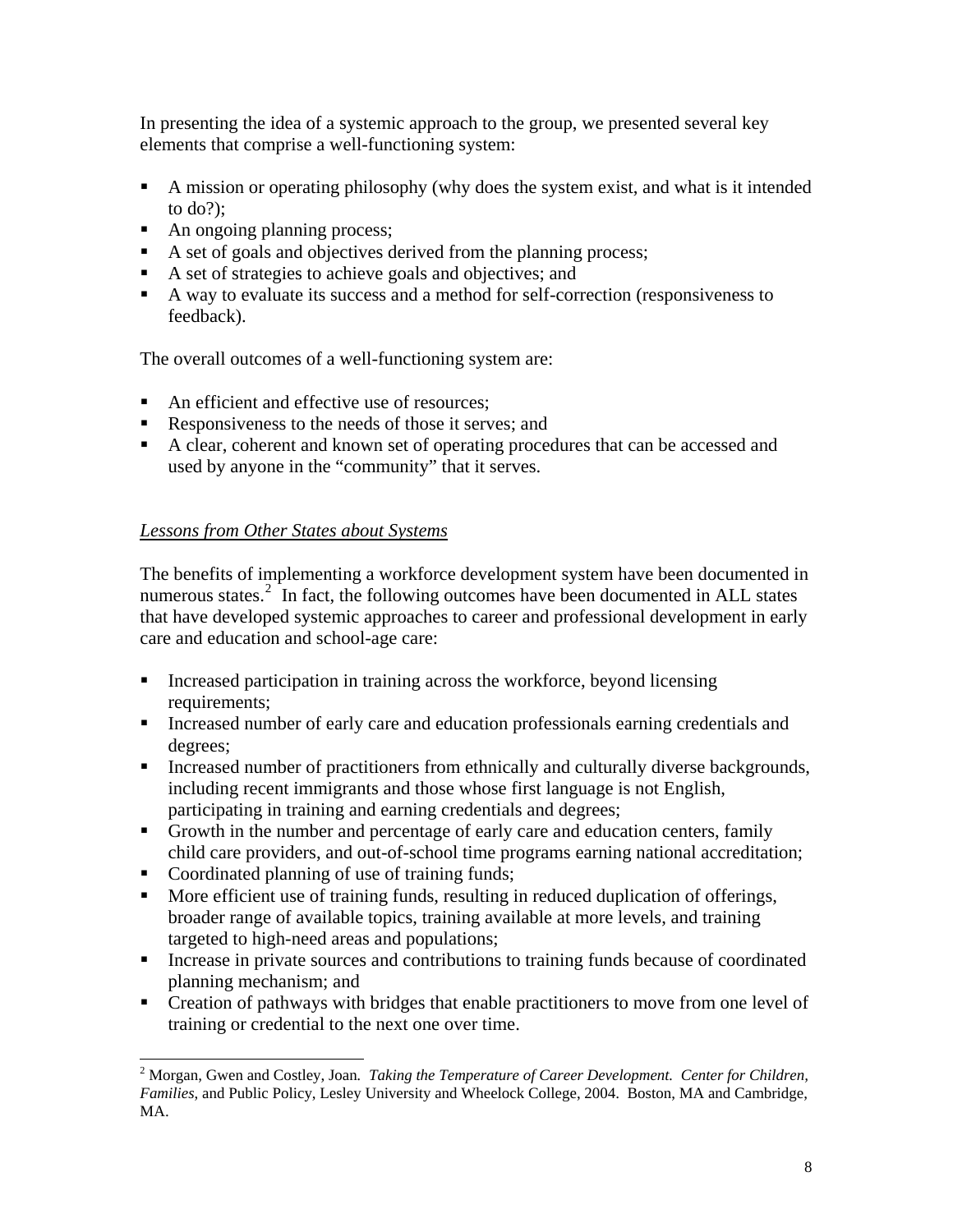#### *Where we are in Massachusetts*

Working independently, out-of-school time (OST), early care and education (ECE), infant/toddler, and family child care professionals have long grappled with issues of the workforce, and have tried to shape the existing infrastructure supports to respond to their particular needs. Recently, discussions have begun across these segments. More such discussion can provide a framework for creating one comprehensive integrated system addressing the needs of professionals who work with children from birth through school age. In addition, recent collaborative work of the Department of Education (DOE), Office of Child Care Services, and Department of Public Health (DPH) has created a shared definition of the basic core knowledge these workers need to possess. Professional associations and policy advocacy groups have also had many discussions of professional development systems, based on the large amount of literature and the learnings and experiences of other states.

The basic knowledge needed for school-age programs, early education and care, infant/toddler care, family child care and early intervention (the field) are linked by the base of child development theory and practice. At the same time, each of these segments has its own particular skills and knowledge relating to the age and development of the children and families served: the general characteristics of the age group, special needs they may have, the ways in which children learn, how to read their behavior, involving families, and skills in group development and relationships.

As the Report of the Early Education and Care Advisory Committee emphasized, we need to develop a coherent set of professional development pathways that enable practitioners to master the knowledge and skills they need as they move from one level of academic achievement to the next.

## *Finding #2: Our System Must Be Framed By Shared Values*

A workforce development system is a model for the *structure* that will be used to identify needs and distribute resources. It is the core values of the system that determine *how* the system will operate, informing its policies, goals, and priorities. Given the importance of values to our work, it seemed essential to try to articulate the thinking of the field in Massachusetts. In the meeting series, we presented the concept of core values as integral and essential to the development and long-term sustainability of a professional development system, and solicited feedback and input from meeting participants.

We found there was strong consensus on the need for and importance of a values-based system, and that there was broad agreement on several key values:

The system we are creating has to put the needs of children and their families first.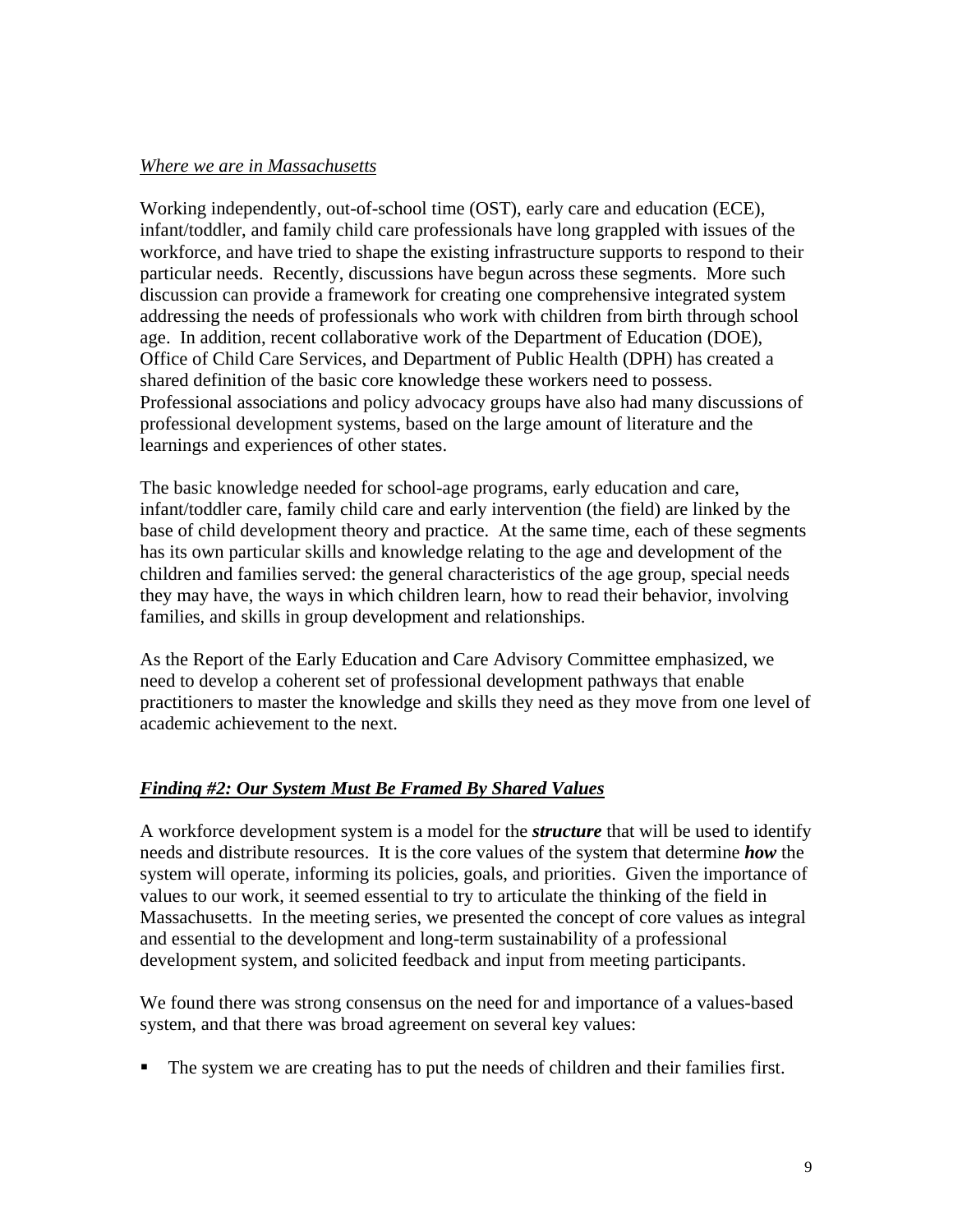- Professional support and education for a diverse workforce is needed.Our approach acknowledges the increasing diversity not only of the workforce but also of the children and families of Massachusetts.
- We need to provide a coherent set of pathways that enable practitioners to build on their prior learning and experience, enter professional development programs at a level appropriate to their needs, and be able to move smoothly through various levels of courses and degrees. This implies systemic linkages between and among colleges and degree programs; mechanisms for credit for prior learning; and the availability of academic support and career advisement, as well as opportunities for learning in languages other than English.

These, of course, are not the only core values that provide the glue for a workforce development system, but they are the beginning of an articulation of such values that can be built upon by the new Department. It is important to note that these values have merit beyond the field; they are what will draw policymakers and the general public into the conversation. Too often, well-intentioned professionals become mired in the minutia and jargon of the field and are unable to translate the importance of their work to a broader audience. A set of core values keep the public discussion grounded in the larger themes that have resonance and relevance to cherished American ideals.

# *Finding #3: We Can and Must Learn From Other States*

At the final meeting of the series, participants heard and engaged in dialogue with representatives of career development systems in other states: Darlene Ragozzine, Executive Director of Connecticut Charts-a-Course, Susan Reed, Executive Director of *Maine Roads to Quality*, and Sue Russell, from North Carolina, Executive Director of T.E.A.C.H. Early Childhood®. These discussions provided insight on how other states have successfully developed a systemic approach to professional development and identified lessons learned that could be useful to Massachusetts. Summaries on the following pages highlight the key components of each state's system and lessons learned.

Based on the work of Connecticut, Maine and North Carolina in developing and implementing a statewide system to support and advance professional development the following "lessons learned" have application to Massachusetts:

- A system to collect and track data about the workforce is essential.
- The system needs to be anchored in a core base of knowledge aligned with the various roles in the profession.
- Involvement of higher education stakeholders is key to aligning the core knowledge base to higher education; articulation between two- and four-year colleges (public and private); linking non-credit to credit-bearing training, and to effective workforce system design.
- Linking increased compensation to progress in achieving identified milestones in professional development can result in reduced turnover and sustained participation in professional development, particularly for a low-paid workforce.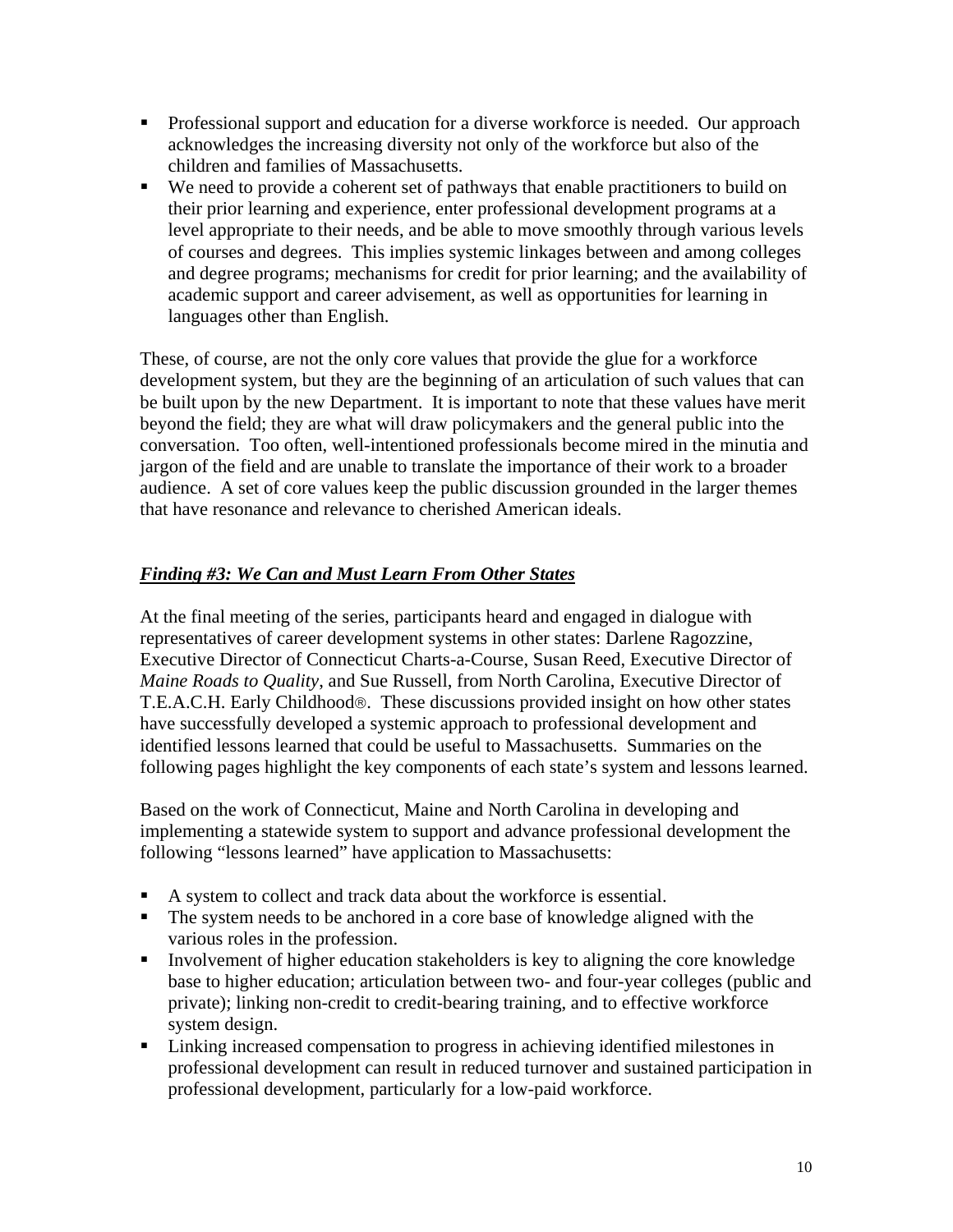- A mix of public and private funding provides flexibility and helps ensure sustainability of the system.
- Establishing an effective statewide professional development system takes time and requires the active participation of all key stakeholders.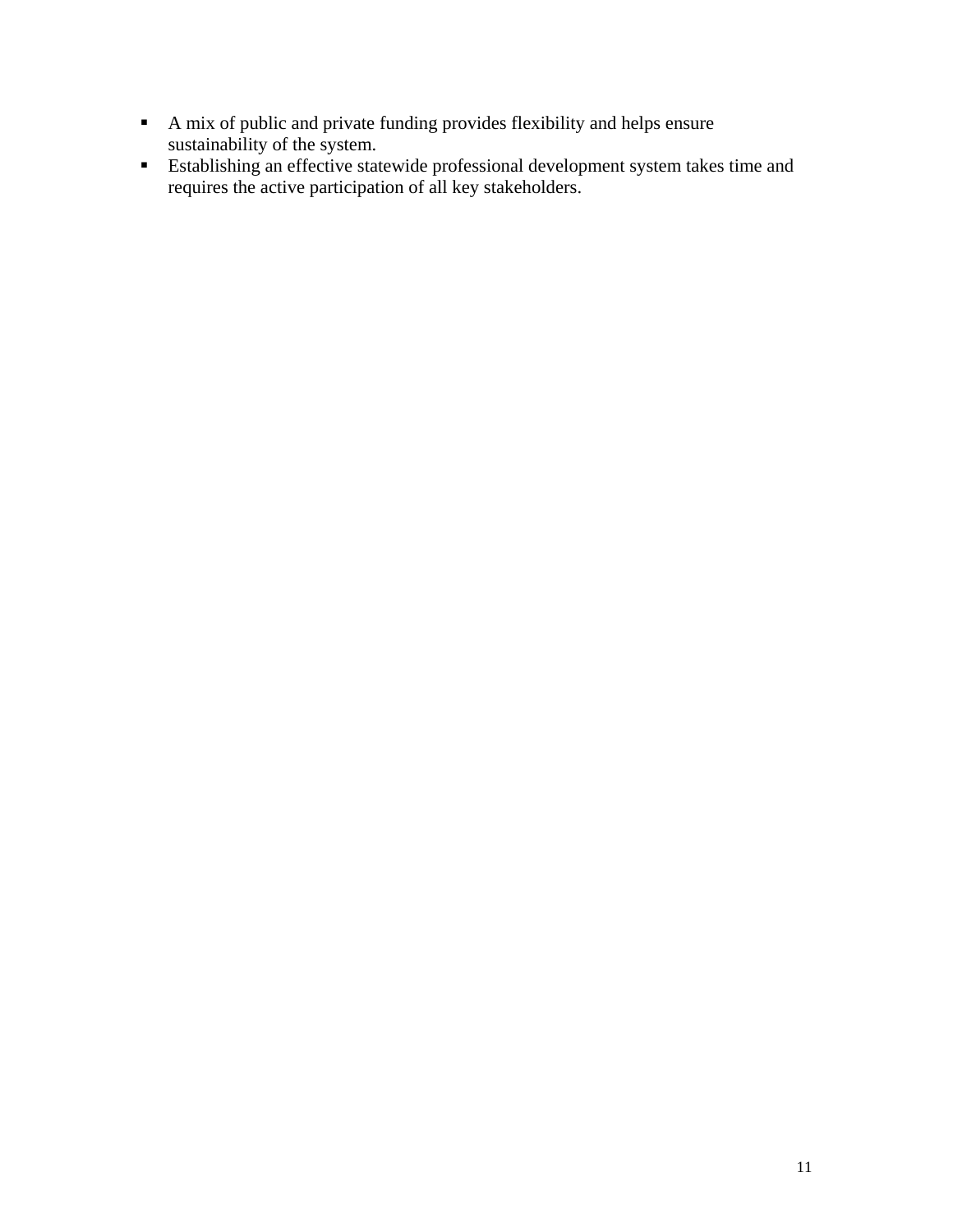# *Connecticut: Connecticut Charts-A-Course*

*Connecticut Charts-A-Course* (*CCAC*) is a statewide career development system for Connecticut's early education and school-age care professionals that was initiated in 1994 and is jointly supported by Connecticut's [Departments of Social Services](http://www.dss.state.ct.us/) and [Education](http://www.state.ct.us/sde) and [Connecticut Community Colleges](http://www.commnet.edu/). *CCAC* seeks to improve outcomes for the state's children by promoting a well-trained, skilled professional workforce to teach and care for them. The system is funded with combination of state, federal, and private funds.

Key components and results:

- A progressive career lattice that:
	- 1. Identifies core competencies for all training content and levels
	- 2. Defines recognition levels for non-credit training
	- 3. Provides for transformation of approved non-credit training (120 hours or more) for college credit applicable toward degrees.
- Links non-credit training to the Child Development Associate (CDA) credential.
- Statewide agreement that all colleges would offer college credit for completion of approved non-credit training program and credits would count toward college degree requirements.
- Has achieved statewide multi-level articulation agreement (from non-credit to CDA to Associate's degree to Bachelor's degree) with participation from entire public higher education system and many private colleges.
- The twelve community colleges in the state have the same course numbers for all early childhood courses, with 80 percent consistent content of syllabi and programs.
- *CCAC* is working with state colleges to develop a school-age credential and online courses.
- Two agencies, in New Haven and Hartford, offer training in Spanish for the entire 180-hour curriculum. The Pathways test (for transformation to credit) is offered in Spanish as well as English, along with study materials. *CCAC* also administers a HELP grant to support a Hispanic/higher education partnership to support Spanishspeakers in earning degrees.
- *CCAC*'s flexible career lattice allows professionals to enter the field at several possible levels, opening up access to training to everyone who wishes to enhance their credentials and allowing them to work their way up through the system toward any level of degree.
- Associate degree programs are held in higher esteem in Connecticut as a result of a statewide program approval process organized by *CCAC*, which encouraged and enabled Associate degree programs to complete a self-assessment and statewide review process using NAEYC standards.

For more information, please see http://www.ctcharts-a-course.org/.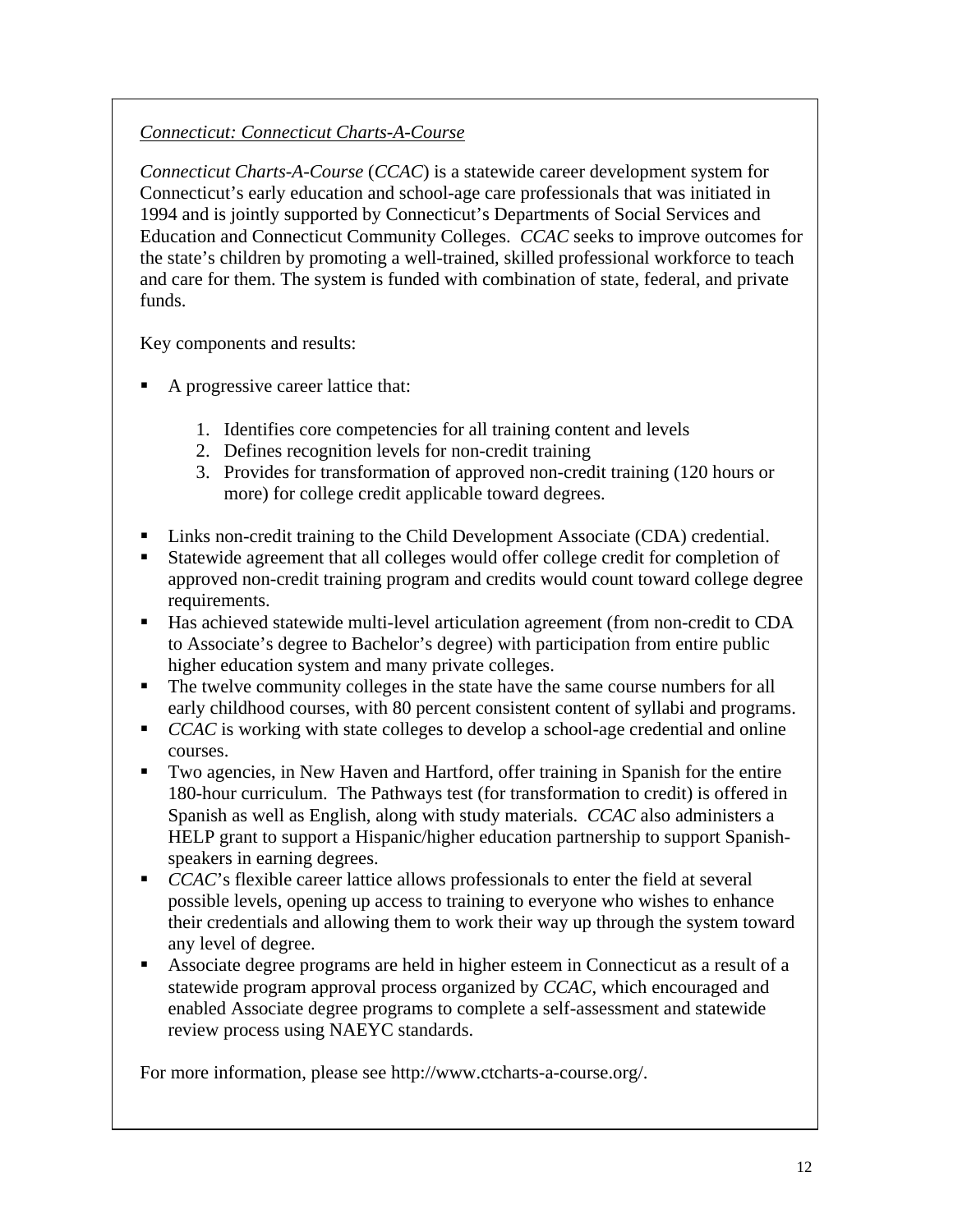## *Maine: Maine Roads to Quality*

Maine has developed a statewide system for supporting childcare professionals in attaining higher education and quality training. *Maine Roads to Quality* (*Maine Roads*) was launched in the mid-1990s as a statewide career development system that was planned by a statewide group of stakeholders from all sectors. It is funded through the State Department of Human Services, as well as through federal and private grants. It was developed with the purpose of providing all of Maine's children with quality learning environments by promoting and supporting professionalism in the early care and education field. School-age providers may also access and benefit from many of *Maine Roads*' programs.

Key Components and results:

- *Career Lattice*: allows providers to move upward through determined levels of qualification, education and experience. Once they have completed the 180-hour Core Knowledge Training, practitioners can choose to specialize in one of four areas to achieve a credential in social services, direct care, training, or administration and management.
- *Professional Registry*: A professional registry is a voluntary confidential recognition system that tracks practitioners' employment, education and training history. The Registry is mandatory for Early Care and Education and Out of School Time practitioners who use the services of *Maine Roads* (e.g. scholarships, participation in training programs, accreditation programs, and those who are employed by programs funded by State Department of Human Services). Providers can store ongoing education and training records in their personal career development Registry record. Registry members are eligible to receive career counseling pertaining to their professional goals.
- *Core Knowledge Training Program*: *Maine Roads* offers a training program that provides new and experienced early care and education and school-age care practitioners 180 hours of approved training. Practitioners can apply training to college credit, the Child Development Associate credential, a Certificate of Completion, or to meet minimum licensing requirements.
- *Child Care Leadership Institute: Maine Roads* provides 30-hour trainings to childcare workers in human resource management, financial management, administration and supervision, and leadership. The five-day training program is designed for directors and administrators of child care centers and focuses on the theory and legal issues relating to operating a child care center and practical skills of staff hiring and supervision, family communication, professionalism and survival skills for administering early childhood centers.

Key points about *Maine Roads* include:

- Achieved articulation between the 180-hour core curriculum and CDA credential and almost all Associate degree programs in the state.
- Has stimulated growth of Associate degree programs in early childhood education from one to eight community colleges in Maine.

For more information, please see http://muskie.usm.maine.edu/maineroads/.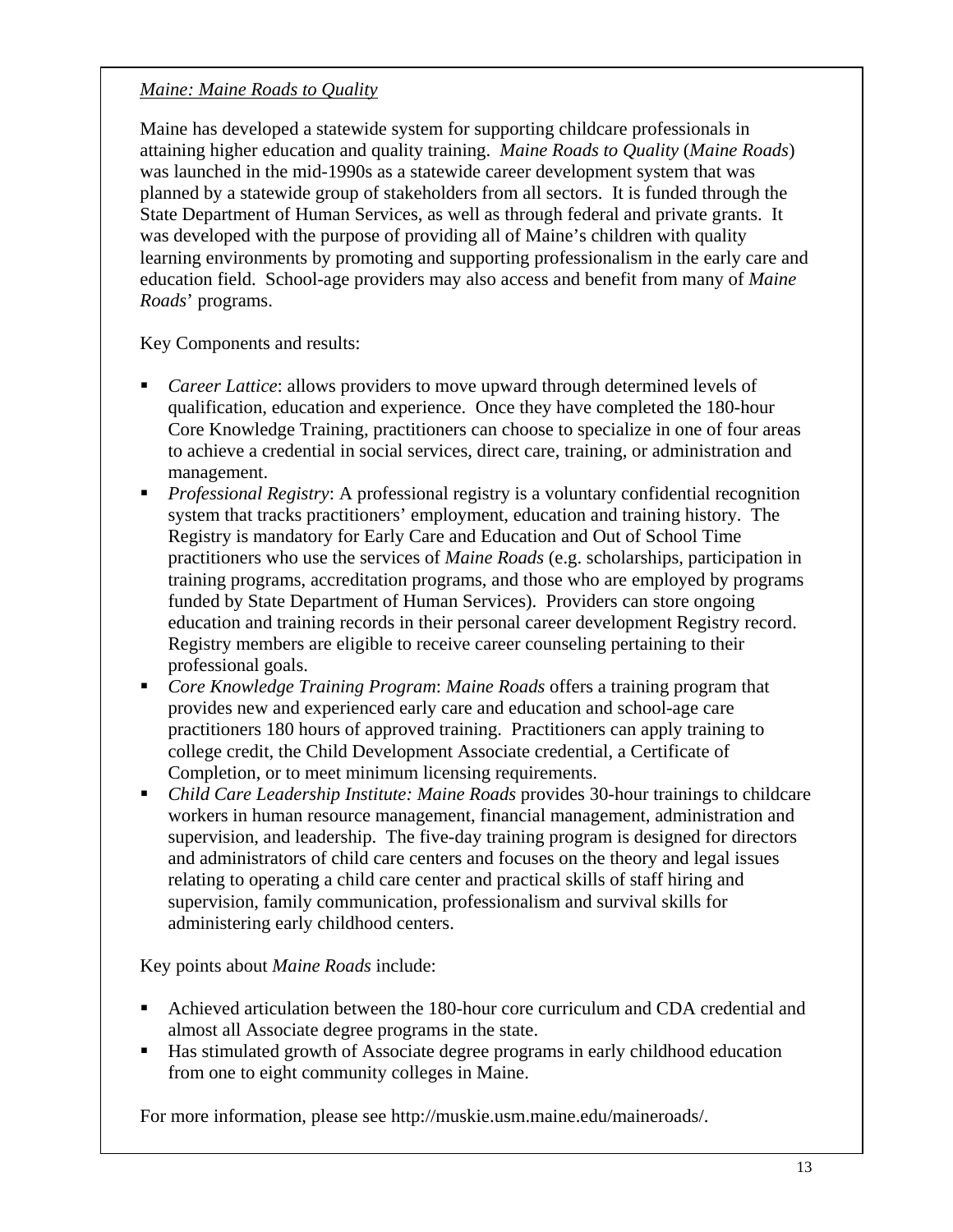# *North Carolina: T.E.A.C.H.* ® *Early Childhood*

The *T.E.A.C.H.* ® *Early Childhood* model scholarship program was initiated in 1990 in North Carolina to address the statewide issues of high staff turnover, low compensation and poorly educated and trained early childhood teachers. It has since been adopted by more than twenty states.

The model:

 *T.E.A.C.H.* ® *Early Childhood* is based on a concept of shared responsibility among three partners. (1) *A centralized statewide Fund*, with a mix of public and private money offers college scholarships to cover tuition costs for individuals working in child and youth education and care programs, to enable them to advance their qualifications. The entity administering the Fund, usually a public/private organization, collects data and issues reports on the outcomes of the scholarship program. (2) The *employer of the individual receiving the scholarship* agrees to contribute to the extent feasible for the cost of books, travel, and often paid release time. The employer further agrees to provide a salary increase or bonus linked to the attainment of a certain number of credits and/or a degree. (3) The individual receiving a *T.E.A.C.H.* ® *Early Childhood* scholarship agrees to continue employment with the sponsoring employer for an agreed-upon period of time after completion of a specified number of courses, credit, or a degree. (4) Since the Fund is a large purchaser of higher education, a fourth partner has become the colleges themselves. Any four-year college that wishes to participate in *T.E.A.C.H.* ® *Early Childhood* is required to sign an articulation agreement with a community college.

Other features of *T.E.A.C.H. @Early Childhood North Carolina:* 

- It relies on a technology-based system to effectively collect, track and analyze workforce data and the impact of *T.E.A.C.H.*®*Early Childhood* on the workforce's increased education and compensation and reduced turnover.
- All scholarship recipients now receive career counseling, and academic supports.
- The scholarships are available to licensed school-age programs, infant/toddler programs, and child care centers, and efforts are underway to get all public school based programs licensed by 2006.
- All early childhood courses in public higher education in NC are now available through distance learning. All early childhood practitioners in NC are eligible to apply for a *T.E.A.C.H.* ® *Early Childhood* scholarship.
- *T.E.A.C.H.* ® *Early Childhood* also provides health insurance supplements, which are currently privately funded.

Results: significant improvements in North Carolina's early education and care system.

- Teachers participating in the Associate degree scholarship program completed an average of 14 semester hours per contract (typically an academic year) saw their compensation improve by over 13 percent annually and left their centers at a rate of less than 9 percent per year.
- Overall, the statewide turnover among early care and education workers in North Carolina has dropped from 42 percent to 24 percent.
- The average level of education of the workforce is increasing; from 2001 to 2003, there was a 27 percent increase in North Carolina teachers with degrees.

For more information, please see http://www.childcareservices.org/teach/project.html.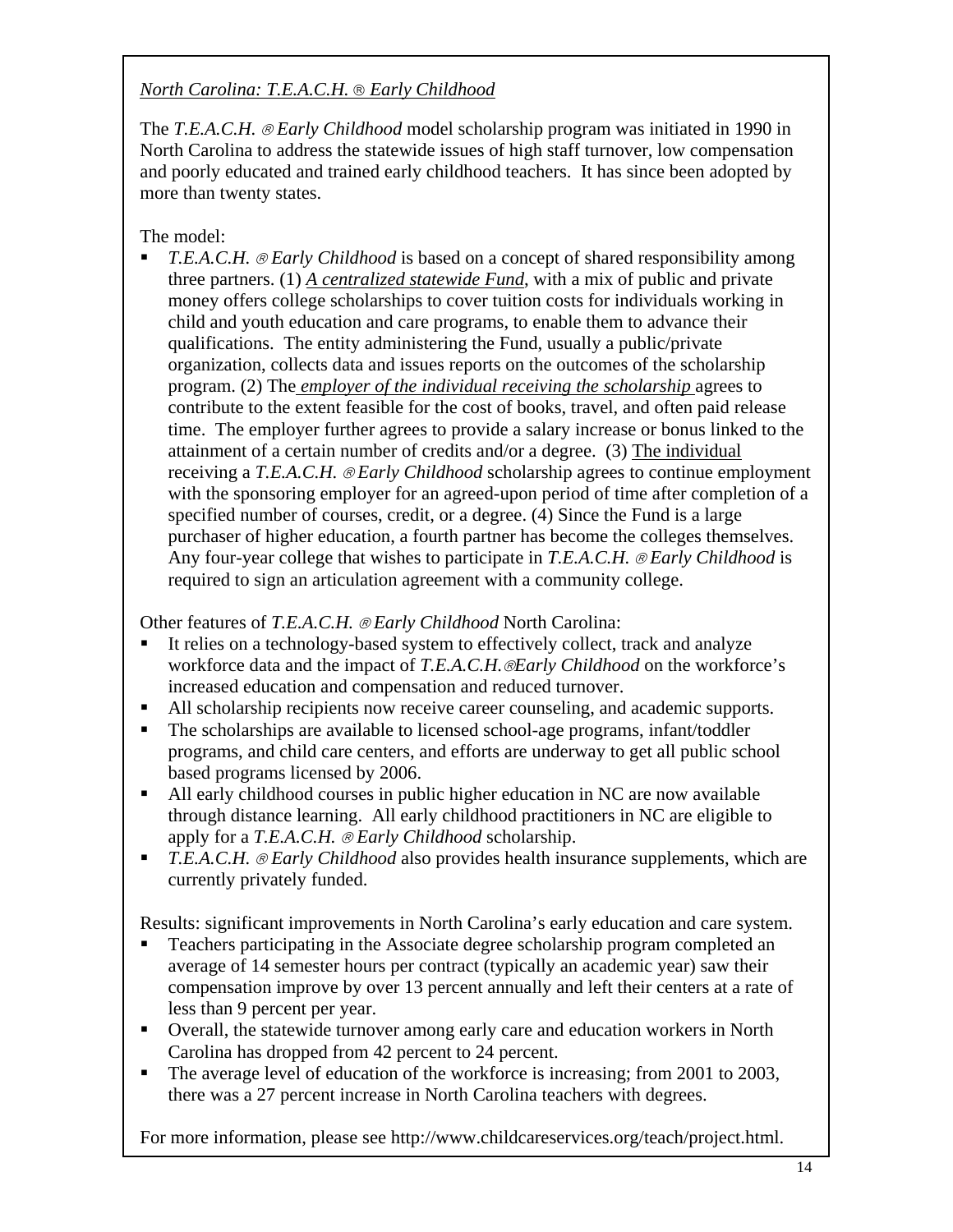## *Finding #4: We can build on our own experiences: Building Blocks for a system in Massachusetts*

The following items are assets identified by stakeholders as strategies, models, and efforts that can be building blocks in the construction of a professional development system:

State and legislative mandates:

- Require that the workforce development plan must include and address the needs of practitioners working with infants and toddlers, preschool (3-5-year-olds) and out-of-school time in all settings
- Outline 14 specific considerations that provide guidance for the development of the workforce development plan
- a line item in the state budget for workforce development planning

Existing National Professional Standards and Credentials:

- NCATE/NAEYC accreditation standards for Associate, Bachelor, and advanced degree programs
- U.S. Dept of Labor Early Childhood Specialist credential/Apprenticeship Program
- Early Childhood Council for Professional Recognition Child Development Associate Credential
- National Association for Family Child Care Accreditation
- Head Start and Early Head Start Performance Standards
- **NAEYC Program Accreditation Standards**

Existing Massachusetts State and Professional Standards and Credentials:

- State licensing standards for programs serving children from birth to age 14 in a variety of settings
- **Massachusetts Early Childhood Program Standards**
- Massachusetts Department of Public Health Early Intervention credential
- **Massachusetts Department of Education Early Childhood Teacher Certification** standards

Work on Core Knowledge/Framework Conceptualization:

- Core knowledge/competency framework developed by the Massachusetts Department of Education/Department of Public Health/Office of Child Care Services working group
- **Massachusetts School Age Coalition (MSAC) school-age core competencies and** Achieve Boston blueprint
- Recommendations of the Higher Education Afterschool and Youth Work Roundtable
- Conceptualization of a Youth Development Associate credential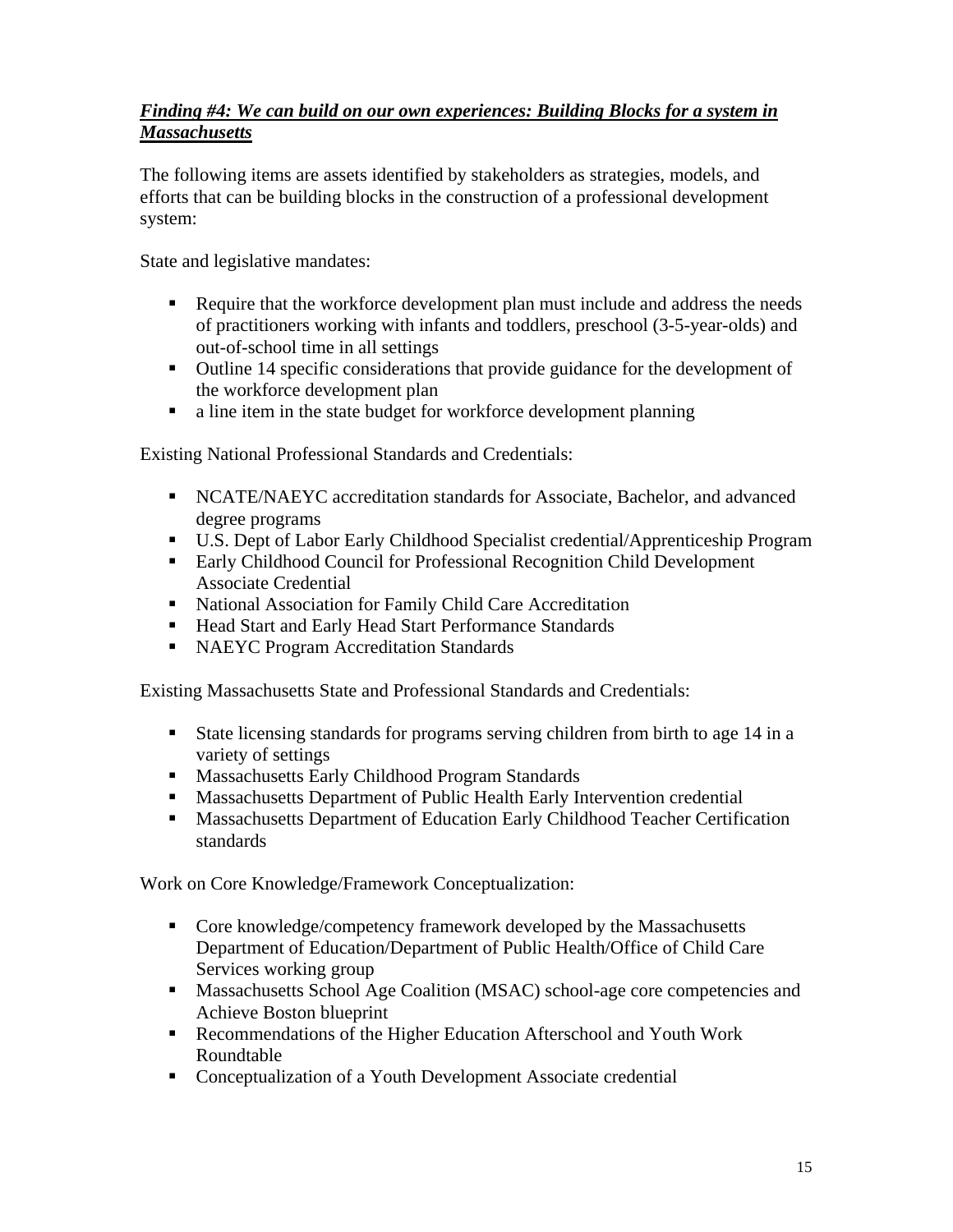Previous and Current models for Professional Development for current Practitioners:

- Advancing the Field prior Department of Education model for comprehensive approach to supporting practitioners to earn college degrees
- Project Ideal Lowell community-wide career track model including college articulation agreements, career advising, and college study
- T.O.P.S. Greater Lawrence community-wide career track model
- University of Massachusetts University Without Walls Program
- Career advising programs offered by resource and referral agencies (Child Care Resource Center, Child Care Circuit, and Preschool Enrichment Team)

Higher Education strategies:

- Participation/collaboration in Advancing the Field, Building Careers, and local models cited above
- **•** Development of Early Childhood Compact addressing articulation leading to Department of Education Early Childhood Teacher Licensure.

Data resources:

- Office of Child Care Services (now EEC) licensing database on individual practitioner qualifications
- Board of Higher Education database tracking college enrollment, retention, and rates of degree completion
- Workforce and service data from community planning councils

All of these efforts and examples are important. The chief difference between these efforts and a systemic approach is that they are limited to professionals who work with a particular age group or a to a certain geographic area rather than to the entire spectrum of practitioners who work with children from birth through school-age, statewide.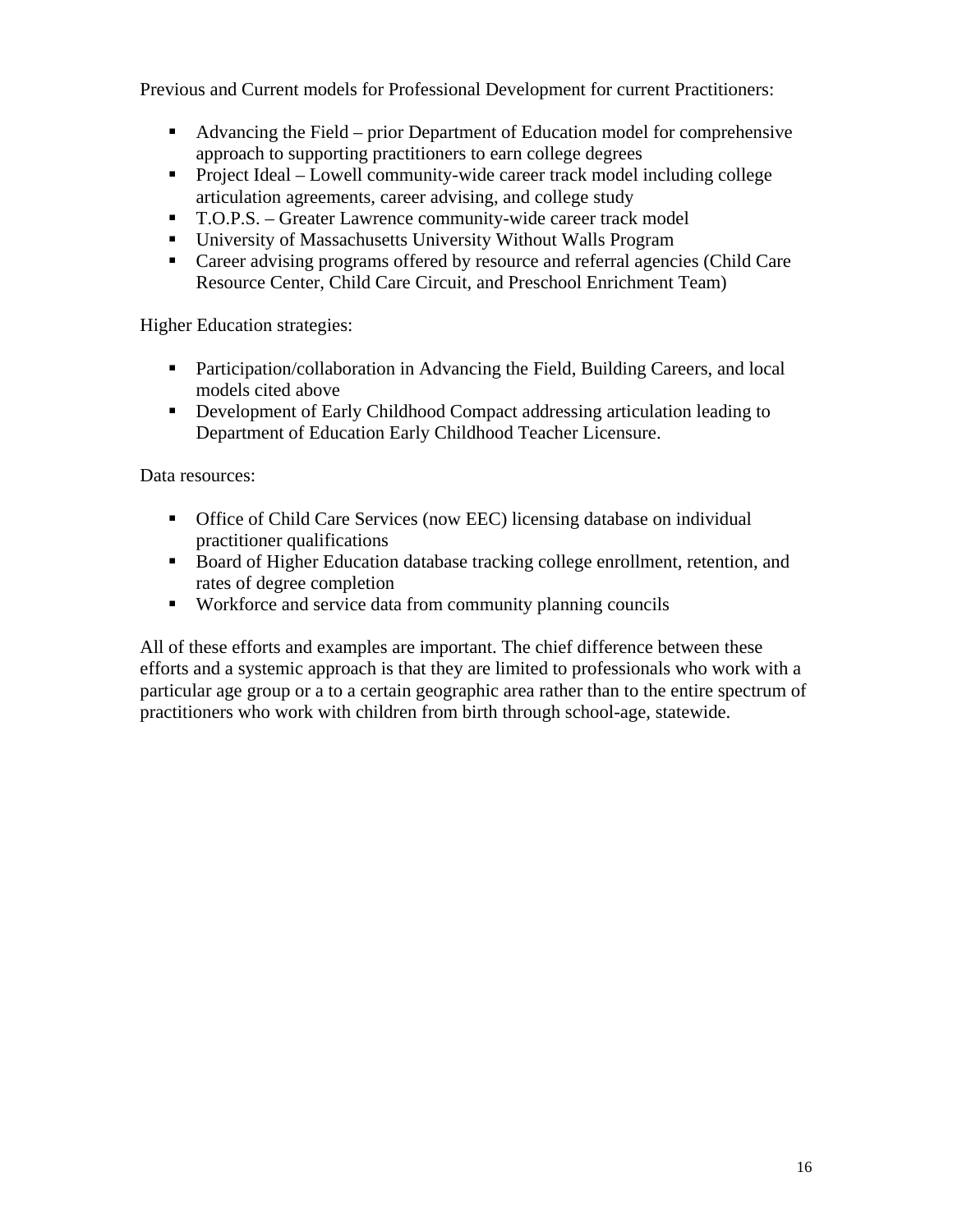## *RECOMMENDATIONS:*

Synthesizing discussion from over 100 stakeholders, we offer one overarching goal, with five specific recommendations, for workforce and professional development for our field:

*Build on and connect existing resources and models, and add resources and strategies where needed, to create a statewide integrated system of professional development to meet the needs of practitioners in all roles and settings in the field.[3](#page-20-0)*

To ensure that this system will be able to achieve the goals suggested by the passage of the Early Education for All legislation and the establishment of the new Department of Early Education and Care, we identify specific recommended tasks that will be crucial to effective design and implementation of this professional development system.

## **Recommendation 1: ESTABLISH DATA SYSTEMS TO INFORM DECISION-MAKING AND TRACK PROGRESS**

## *Rationale:*

Information networks are a crucial component of a system. The collection of relevant data allows:

- **Policy makers and funders to assess conditions in the field, determine progress over** time and make funding decisions;
- Individuals to track their career development over time; and
- **Planning and priority setting by higher education institutions, community based** agencies, organizations and state administrators.

# *Action Steps and Responsible Party:*

- A. Identify existing databases, including those kept by the Board of Higher Education, and determine workforce data components<sup>[4](#page-20-1)</sup> including amount of dollars and geographic distribution by age groups, language and ethnicity, workforce educational attainment and higher education capacity. (EEC)
- B. Expand the existing licensing registry into a professional personnel registry that enables practitioners to access and continually update their education and work history. (EEC)
- C. Require all personnel to register. (Legislature)
- D. Prepare baseline public report on current conditions. (EEC)

<span id="page-20-0"></span> $\overline{\phantom{a}}$ <sup>3</sup> Throughout this report, the "field" refers to all who work with infants, toddlers, preschool-age children, and school-age children (birth through age 14) in all settings in Massachusetts.

<span id="page-20-1"></span><sup>&</sup>lt;sup>4</sup> For example: the Massachusetts Cost Quality Studies and Head Start Program Information Reports.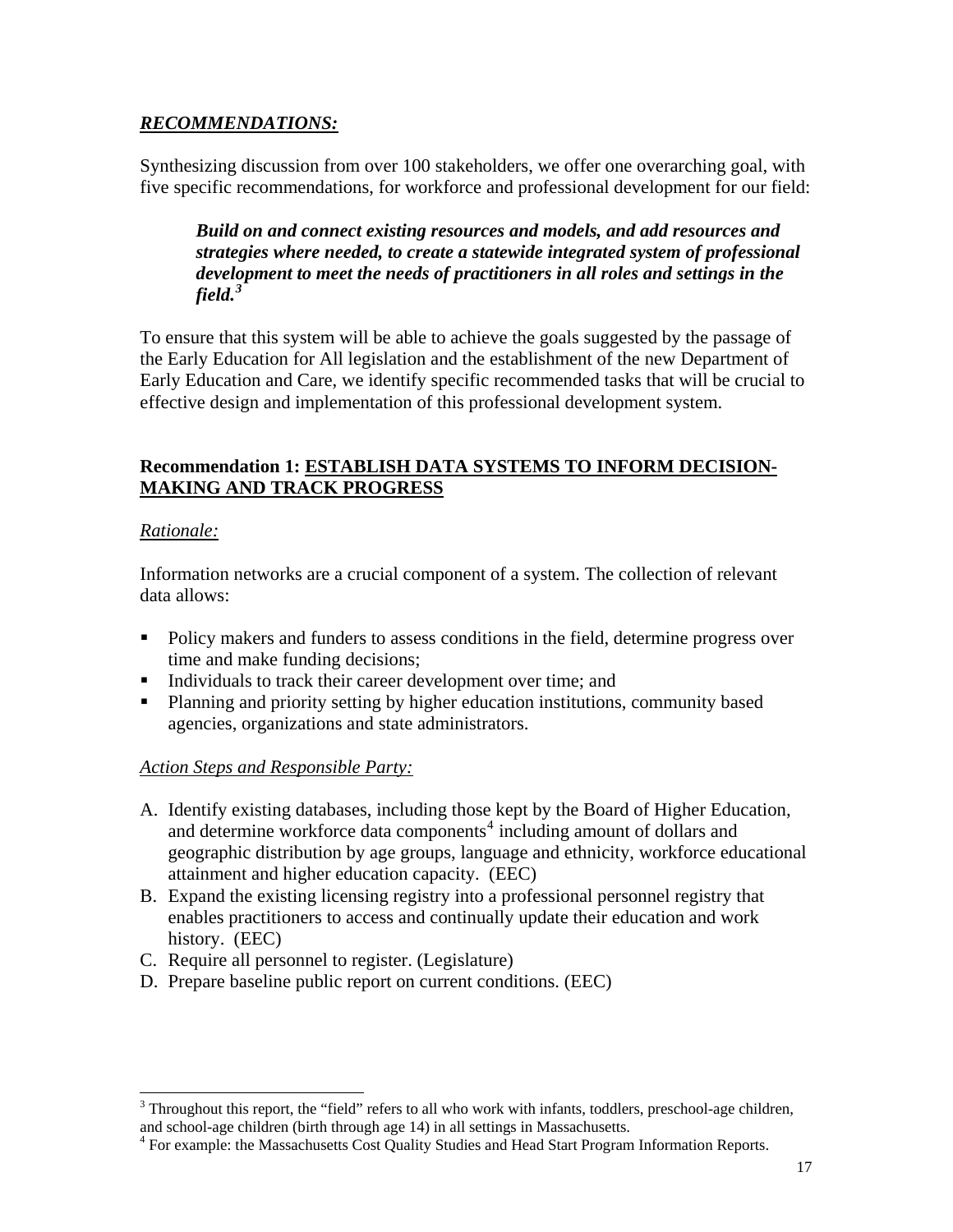## *Expected Results:*

Massachusetts would have:

- A high-speed, accessible information network that supports the data and knowledge needs of the workforce development system; and
- An individual registration and professional development support system.

### **Recommendation 2: ADDRESS DIVERSITY BY PROMOTING CULTURAL COMPETENCE IN THE WORKFORCE AND BY MEETING THE PROFESSIONAL DEVELOPMENT NEEDS OF A DIVERSE WORKFORCE.**

## *Rationale:*

Our workforce and the children they serve include a wide range of cultures, educational experiences, languages, and ages, among other characteristics. Given our values, Massachusetts must work intentionally to be sure that the professional development needs of a diverse workforce are met. Moreover, *all* members of the workforce must be prepared to teach and learn in diverse environments.

Currently there are no requirements regarding cultural competency in the EEC licensing regulations for working with children birth through age 12.

# *Action Steps and Responsible party[5](#page-21-0) :*

- A. Group and School Age regulations require annual, pre-approved training designed to strengthen practitioners' cultural competence. This training should be 10 percent of the annual requirements. (EEC)
- B. Family Child Care regulations require at least two hours each renewal period of preapproved training designed to strengthen the provider's cultural competence. (EEC)
- C. Guidelines are developed which outline both the content of approved courses and the appropriate trainer qualifications. (EEC)
- D. Increase course offerings in languages other than English. (Higher Education)
- E. Increase diversity of faculty in higher education. Track annual progress. (Higher Education, community stakeholders, and EEC)

## *Expected result:*

A more culturally competent workforce will be better able to respond to the needs of the children and families they serve. The Commonwealth will be able to build upon and maintain a diverse workforce.

<span id="page-21-0"></span><sup>&</sup>lt;sup>5</sup> These recommendations are drawn from the Schott Foundation Fellowship in Early Care and Education, 2005.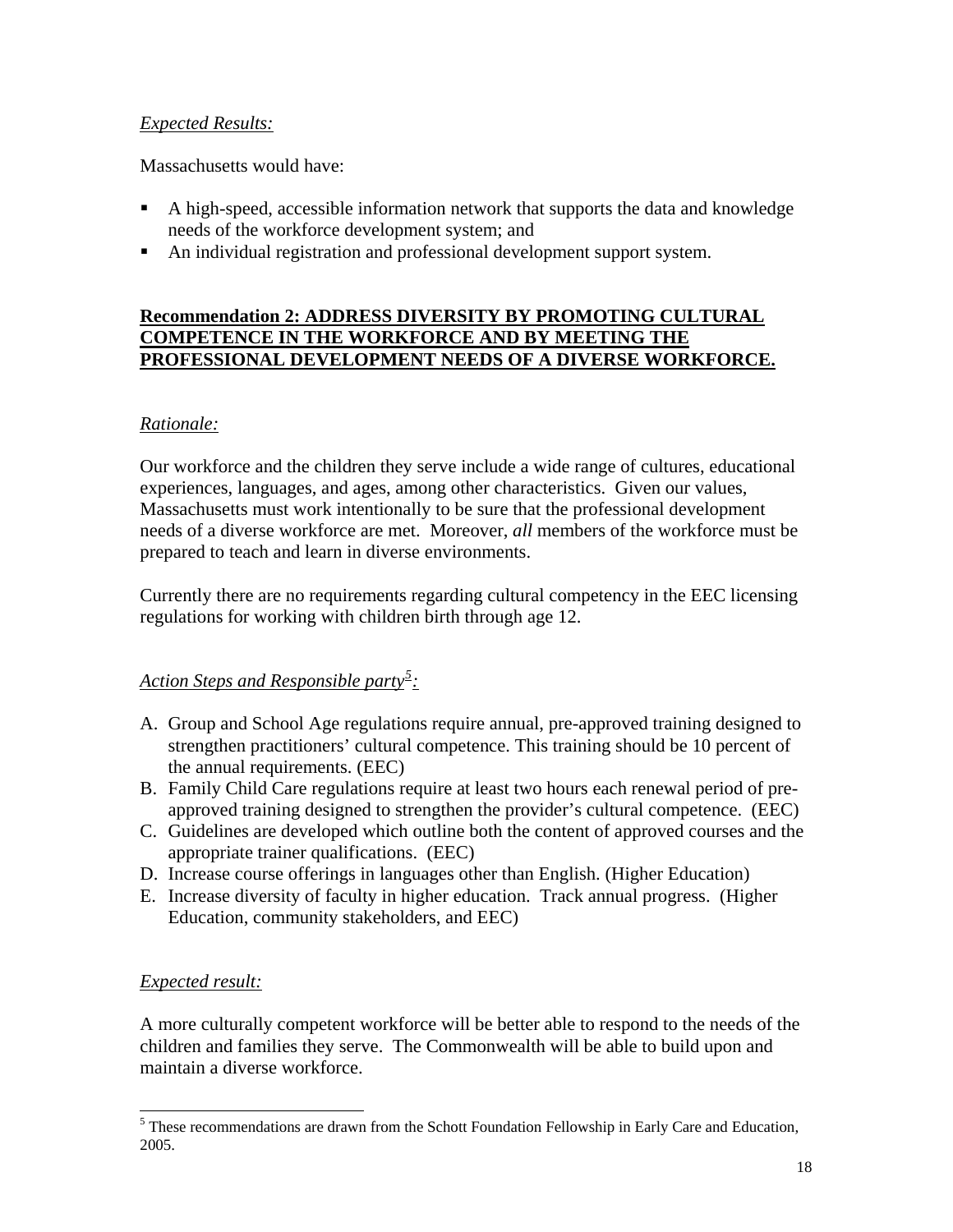## **Recommendation 3: BUILD A SYSTEM OF DIFFERENTIATED STAFFING ROOTED IN A BASE OF CORE KNOWLEDGE AND SKILLS**

## *Rationale:*

- Since broad-based planning for professional development is now mandated for the first time in Massachusetts, it is time to address the need for the entire field to have a systemic definition of required skills and knowledge for all roles and levels of responsibility.
- Agreement about required skills and knowledge forms the basis to develop a career lattice.
- A career lattice can provide two important anchors for the field: a clear definition of the level of knowledge and skill needed to effectively fill specific roles, as well as a clear illustration of the opportunities for professional growth and movement.
- A career lattice can ensure that:
	- 1. The field's core competencies are based on research in child and youth development, brain development and pedagogical principles in learning;
	- *2.* The knowledge base acknowledges and expands understanding of children and adults from diverse cultures, languages and learning styles; and
	- 3. An agreed-upon set of competencies provides the basis for credentials and degrees.

## *Action Steps and Responsible Party:*

- A. Disseminate a draft of core workforce competencies to the field and to the Higher Education Task Force (see Recommendation 4) for review, comment and consensus building. (EEC in collaboration with key stakeholder groups including higher education.)
- B. Develop a career lattice that includes all roles in the field. (EEC in collaboration with key stakeholder groups including higher education.)
- C. Use core knowledge and career lattice as the basis for all credentialing, building on existing national and state credentials. (EEC in collaboration with key stakeholder groups including higher education.)

## *Expected result:*

Massachusetts will have defined the knowledge and skills required for all roles and levels of responsibility in the field and established a career lattice that includes the full range of roles in the field and illustrates the qualifications needed for each role.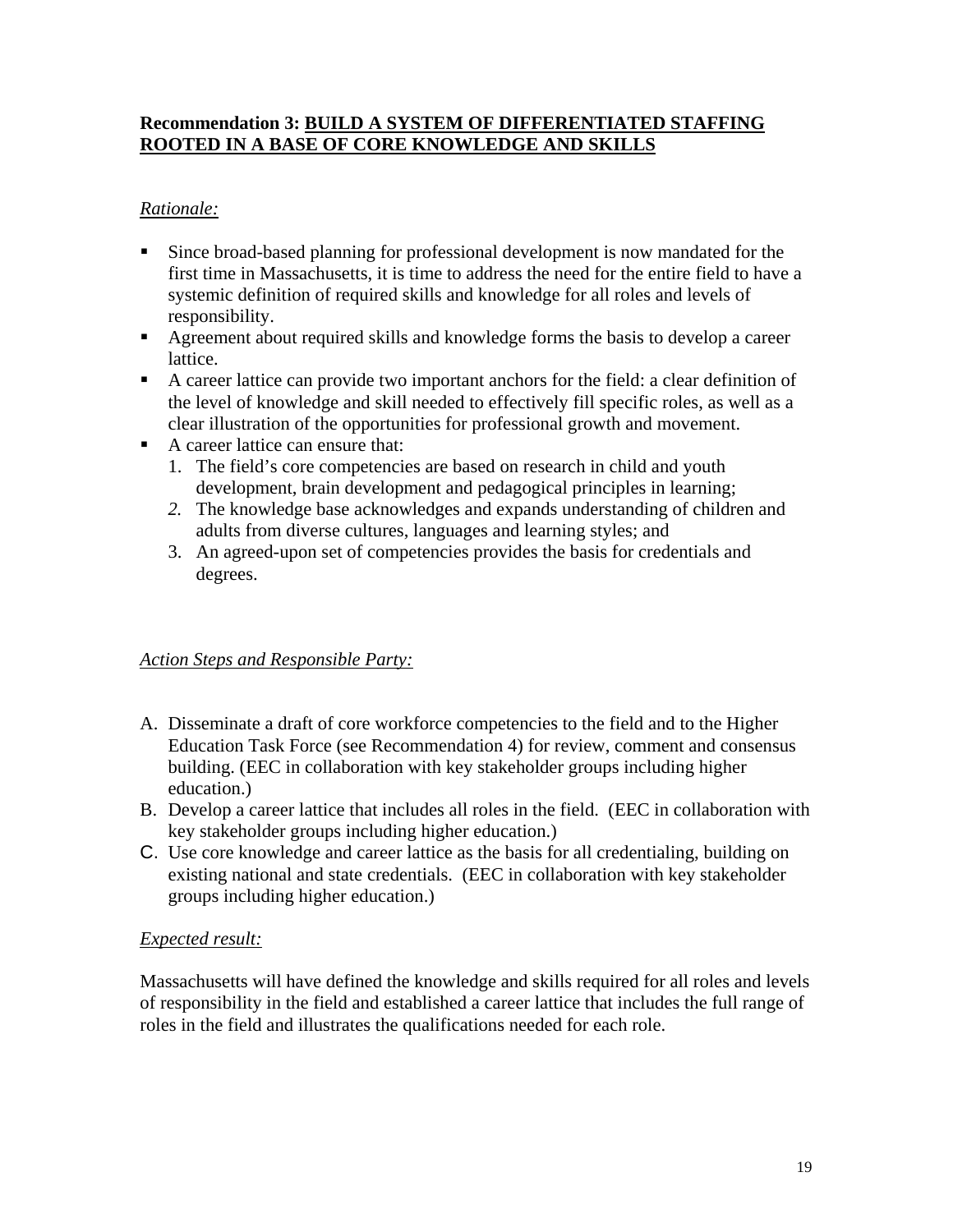## **Recommendation 4: LINK SYSTEM OF DIFFERENTIATED STAFFING TO ACCESSIBLE HIGHER EDUCATION CREDENTIALS.**

## *Rationale:*

Higher education plays three important roles in a professional development system. It:

- **Transmits core knowledge and mentors skill development with safeguards and** standards;
- Recognizes progress and achievement through the award of credit and degrees, providing a framework for linking tiered compensation to levels of educational attainment; and
- **Provides opportunities for individuals and groups to receive college credit based** on the use of standards and assessments. National standards and models for the assessment of individual prior learning have existed for more than 30 years and are in widespread use by more than half of the colleges in the United States. Standards for awarding credit to community- or college-based non-credit training programs have also been developed and implemented in more than 30 states during the past 15 years as part of the creation of professional development systems.

## *Action Steps:*

- A. Convene a higher education task force to design strategies for changes in public and private higher education programs to meet the professional development needs of practitioners in the field, specifically to address (EEC or its designee):
	- Aligning core knowledge and career lattice with the content and requirement of courses and degree programs at all levels;
	- Achieving full articulation of courses and degree programs within and among colleges;
	- Ensuring the availability and accessibility of courses and degree programs needed by the field;
	- Ensuring that the content of courses and degrees meets the need of the full range of roles and settings that comprise the field;
	- Collaborating with community agencies to establish a framework of content and quality standards for awarding college credit to high-quality non-credit training programs; and
	- **Provide widespread options for the assessment of individuals for college credit** applicable toward degrees by adopting and implementing existing national standards of the Council of Adult Experiential Learning or creating Massachusetts standards.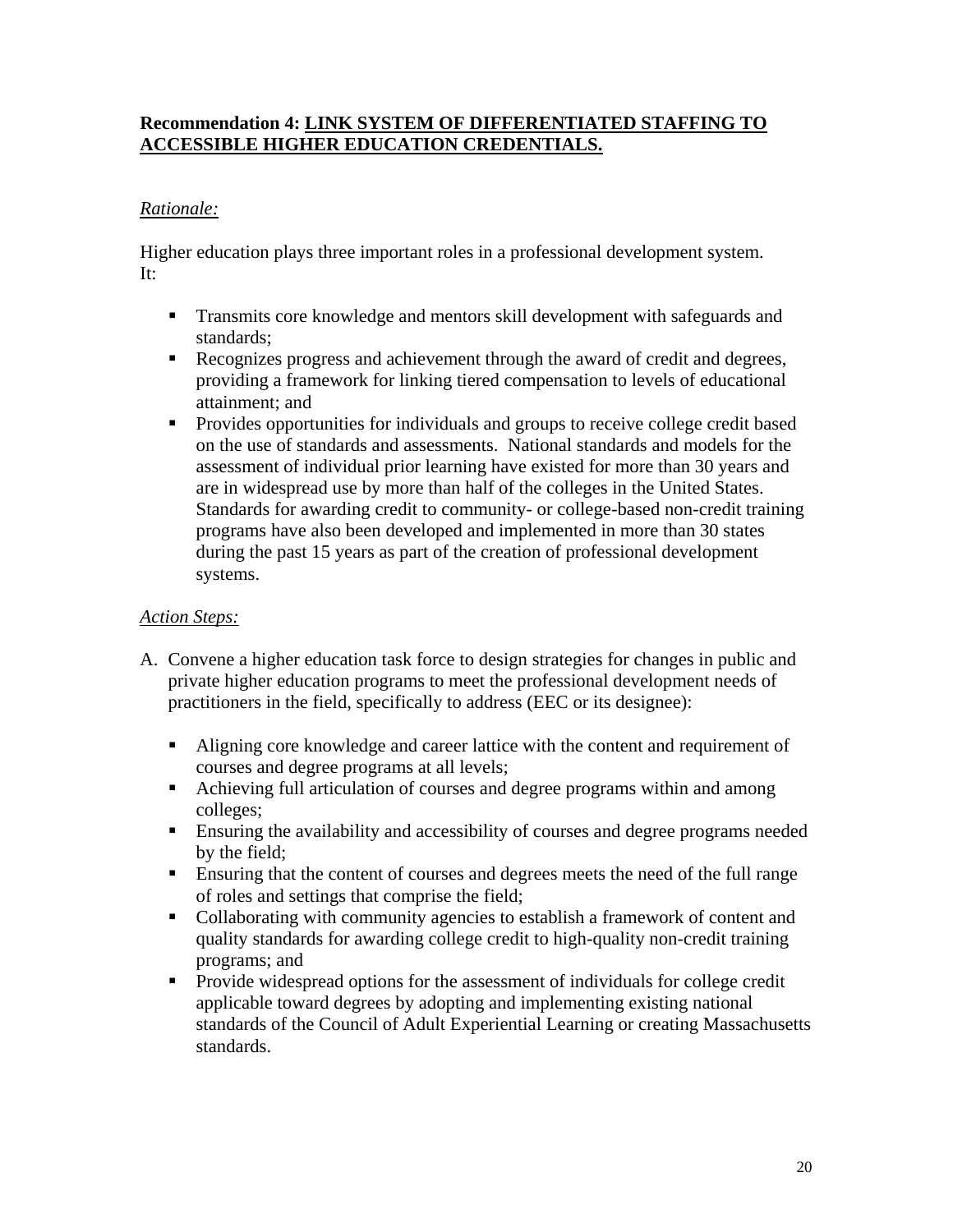- B. Establish a statewide system of individual career advising and academic support an inclusive process that involves public, private, two-year, and four-year colleges as well as community based and professional organizations. (EEC or its designee)
- C. Mandate that Massachusetts colleges offering Associate and Bachelor degree programs in early education and care apply for and achieve NCATE/NAEYC Accreditation. (MA Board of Higher Education)

## *Expected result:*

Massachusetts will have a coherent, accessible career development and professional education system.

# **Recommendation 5: FUND THE SYSTEM**

## *Rationale:*

As previously stated, isolated project-specific funding to support professional development and to address the compensation gap have not been effective or sustainable. Significant funding will be needed to establish the requisite infrastructure to support a system as well as to provide scholarships and increased compensation. Some vital steps can be taken immediately, while others are so systemic and complex as to require a planned and specific phasing-in.

Massachusetts cannot fund the system with state money alone. Consistent public-private partnerships that enable pooling of resources and funding can be an effective and efficient strategy to help build the system. $6$ 

## *Action Steps:*

 $\overline{\phantom{a}}$ 

- A. Mobilize public and private resources to fund a statewide individual scholarship fund administered by a non-governmental entity and charged with reporting annually to EEC and the legislature. (EEC and key stakeholders)
- B. Link increased compensation to advancement in achieving professional qualifications and/or degrees. (EEC and key stakeholders)
- C. Use the career lattice to develop recommended guidelines for salaries aligned with roles in the field. (EEC or its designee with key stakeholders)
- D. Develop a phased-in approach that provides salary incentives and benefit enhancements that are earmarked within reimbursement rates and grants. (EEC and key stakeholders)
- E. Fund the critical new infrastructure of the system, including a unified data system, expansion of the licensing database into a professional development registry, the work of the Higher Education Task Force, and the development of the core

<span id="page-24-0"></span><sup>&</sup>lt;sup>6</sup> Examples of effective public-private partnership models include support for T.E.A.C.H. Early Childhood® scholarships in states such as North Carolina, Illinois, and Indiana, and the Connecticut and Maine statewide systems.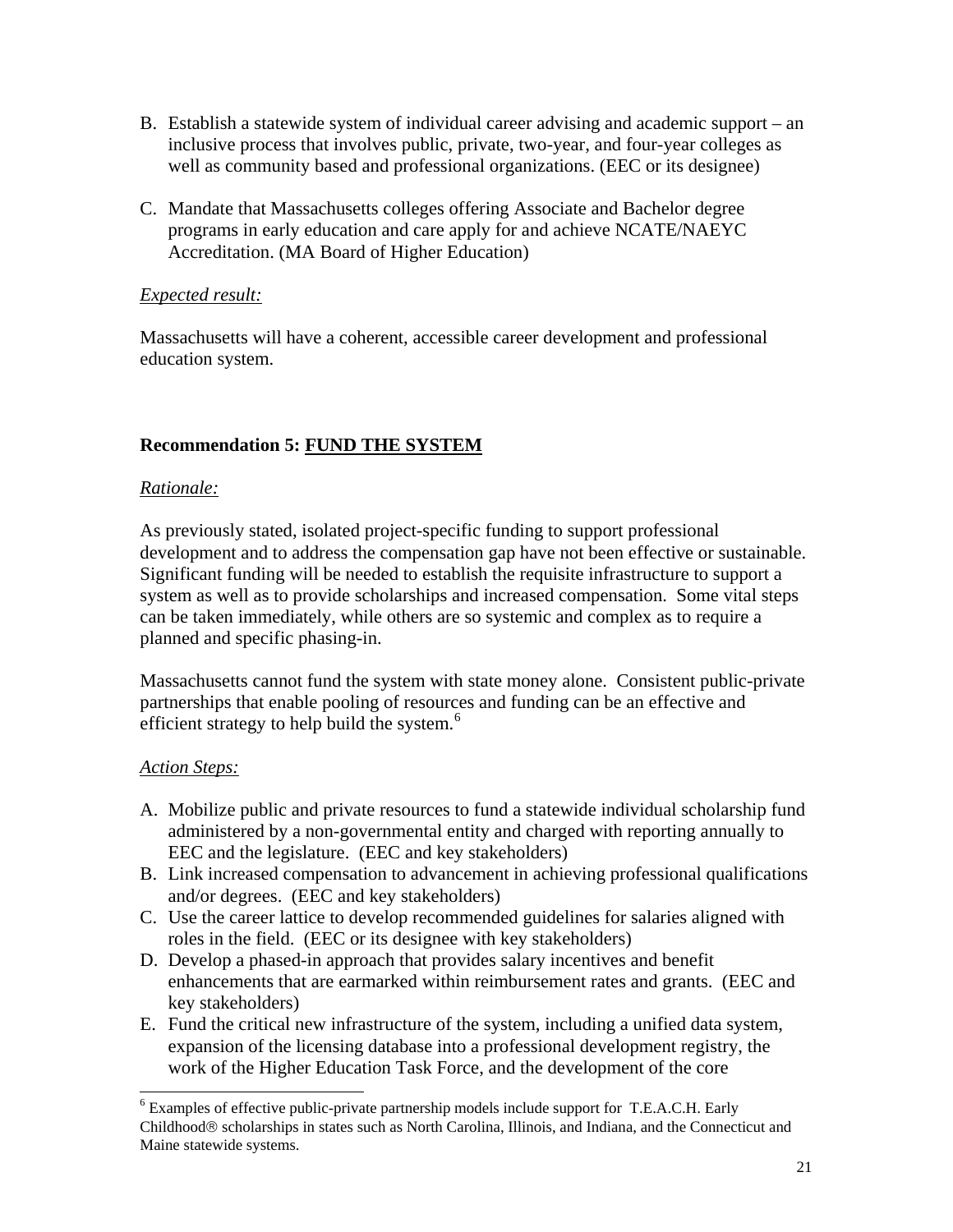knowledge framework and a career lattice. (EEC, Higher Education Task Force, and key stakeholders)

## *Expected Results:*

Massachusetts will leverage new funds to support a viable professional development system. The Commonwealth will strengthen the link between compensation and higher education and, over time, equalize compensation across sectors.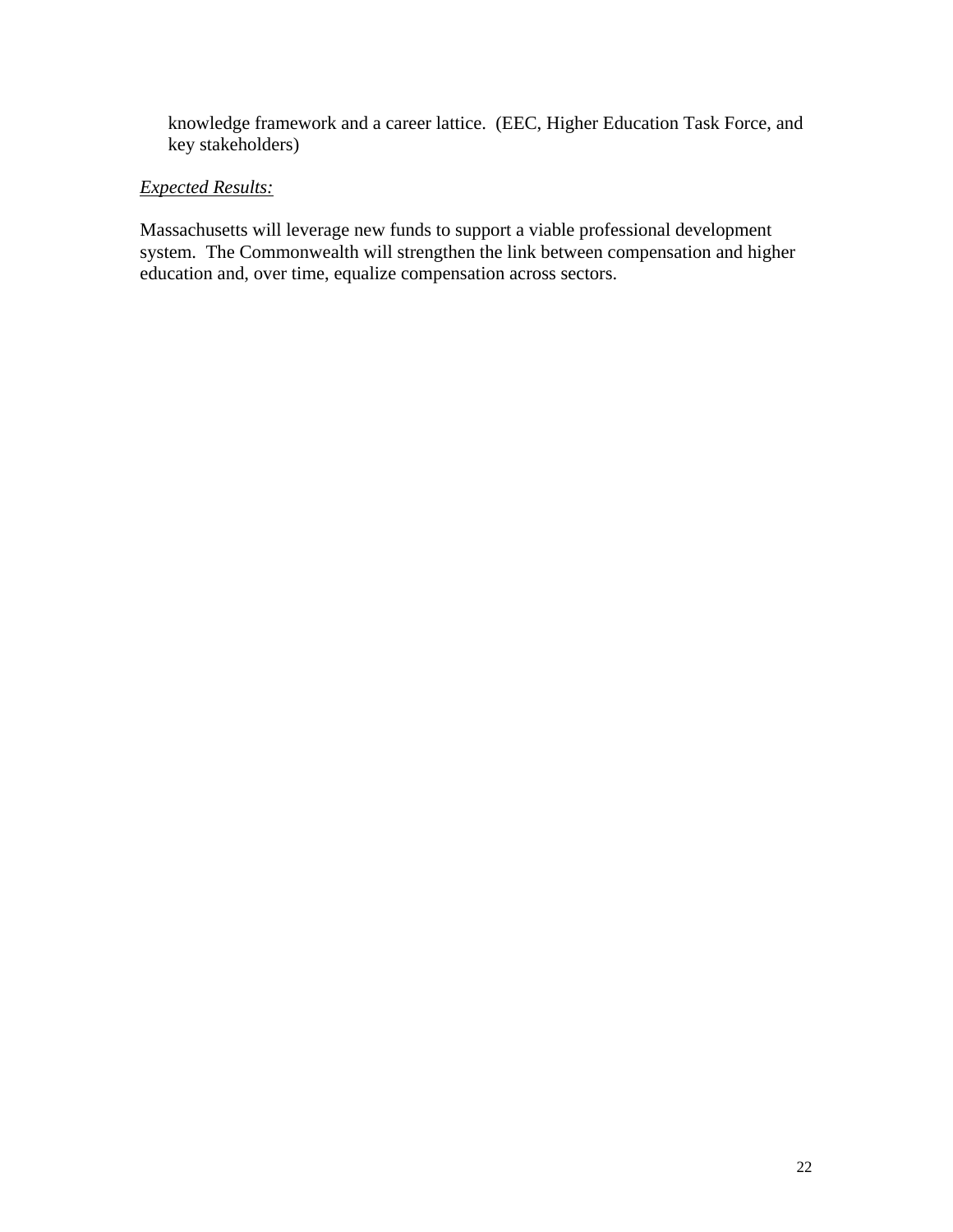## *CONCLUSION*

This is the first time that Massachusetts has created a legislative mandate for statewide planning and implementation for professional development for the early childhood and out-of-school time workforce. Although our state has had a history of short-term and local innovation in meeting the needs of this workforce, we have yet to achieve the "tipping point" that will bring us to a viable and sustainable *system*. Through the meeting series we sought to answer two questions:

- What are the most important needs and issues of the workforce that should inform the design and implementation of a workforce plan; and
- What would be the most effective approach to a workforce development system?

We have concluded that the most important workforce needs and issues that must be addressed as Massachusetts develops a workforce development plan are:

- Ensuring that all professional development programs meet content and quality standards for the field;
- Building a fully articulated network of non-credit training and college degree programs that meets the needs of practitioners working in all settings and roles in the field;
- Addresses diversity by building cultural competence in the workforce and meeting the needs of the diverse workforce; and
- Increased compensation linked to professional development.

We believe the most effective approach to creating an effective strategy for workforce development in Massachusetts is one that builds a system that:

- **Leverages resources;**
- Builds on what already works;
- Addresses gaps in resources and strategies;
- Expands and fully links the higher education resources for the field;
- Addresses diversity;
- Establishes ongoing data gathering and analysis tools to meet planning and documentation needs for the system and information needs for individual practitioners; and
- Establishes systemic approaches to the improvement of compensation linked to the attainment of credentials and degrees.

Through the meeting series we also learned that there is eagerness and impatience among practitioners, private funders, higher education as well as policy makers to move forward with this work. There is also skepticism that, as in the past, best efforts will be made, but true success will not be achieved. This work will require new thinking, relinquishment of certain long-held assumptions and beliefs, the willingness to take some risks, and a continued commitment among those leading this work to ensure all voices are heard.

The time is now to build on our own prior successes, and to learn from the experiences of other states in building a long-term, statewide systemic approach to professional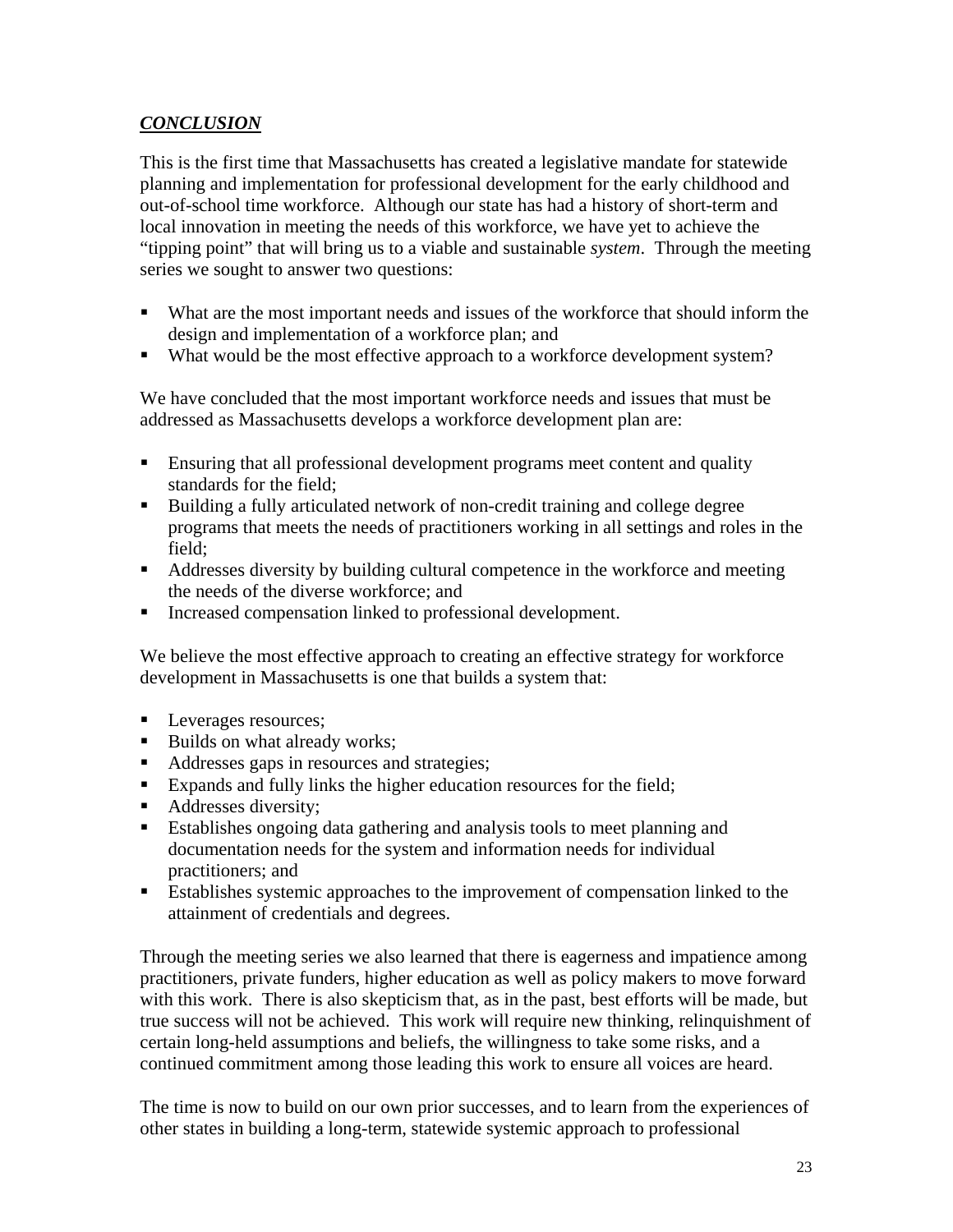development. We look forward with hope and anticipation to the unfolding of a new era for the children and families of our Commonwealth.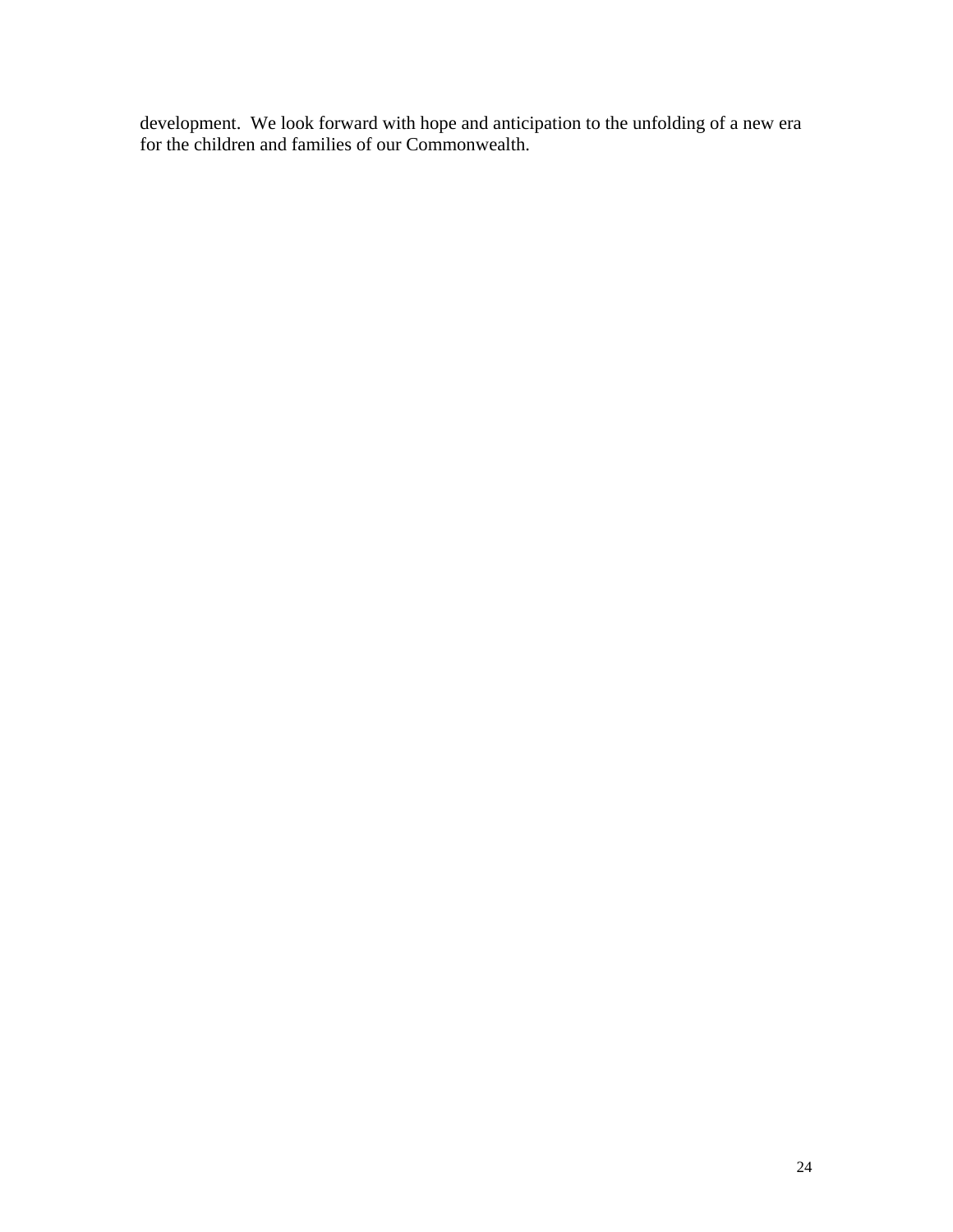| Appendix A: Characteristics of the Early Education and Out-of-School Time Workforce                                                                                                                                                |                           |            |            |                 |                                   |                          |                          |                          |                    |                  |
|------------------------------------------------------------------------------------------------------------------------------------------------------------------------------------------------------------------------------------|---------------------------|------------|------------|-----------------|-----------------------------------|--------------------------|--------------------------|--------------------------|--------------------|------------------|
| Source: Massachusetts Child Care Center & School Age Program Salary and Benefits Report, 2000<br>Study conducted by the Massachusetts Child Care Resource and Referral Network for the Massachusetts Office of Child Care Services |                           |            |            |                 |                                   |                          |                          |                          |                    |                  |
|                                                                                                                                                                                                                                    |                           |            |            |                 |                                   |                          |                          |                          |                    |                  |
|                                                                                                                                                                                                                                    |                           |            |            |                 |                                   | <b>School Age</b>        |                          |                          |                    |                  |
|                                                                                                                                                                                                                                    | <b>Child Care Centers</b> |            |            |                 |                                   | Workforce                |                          |                          |                    |                  |
|                                                                                                                                                                                                                                    |                           |            |            |                 |                                   |                          |                          |                          |                    |                  |
|                                                                                                                                                                                                                                    |                           |            |            |                 |                                   |                          |                          |                          |                    |                  |
|                                                                                                                                                                                                                                    |                           |            |            |                 |                                   |                          |                          |                          | <b>Single Site</b> |                  |
|                                                                                                                                                                                                                                    | Assistant                 |            | Lead       |                 |                                   | Assistant                | Group                    | <b>Site</b>              | Prog.              | Multi Site Prog. |
|                                                                                                                                                                                                                                    | Teacher                   | Teacher    | Teacher    | <b>Director</b> |                                   | Leader                   | Leader                   | Coordinator              | Administrator      | Administrator    |
|                                                                                                                                                                                                                                    |                           |            |            |                 | Teacher<br><b>Characteristics</b> |                          |                          |                          |                    |                  |
| Teacher                                                                                                                                                                                                                            |                           |            |            |                 | (reported in                      |                          |                          |                          |                    |                  |
| <b>Characteristics</b>                                                                                                                                                                                                             |                           |            |            |                 | total numbers)                    |                          |                          |                          |                    |                  |
|                                                                                                                                                                                                                                    |                           |            |            |                 |                                   |                          |                          |                          |                    |                  |
|                                                                                                                                                                                                                                    |                           |            |            |                 | Employment                        |                          |                          |                          |                    |                  |
| <b>Employment Status</b>                                                                                                                                                                                                           |                           |            |            |                 | <b>Status</b>                     |                          |                          |                          |                    |                  |
|                                                                                                                                                                                                                                    |                           |            |            |                 | Employed Part-                    |                          |                          |                          |                    |                  |
| Employed Part-Time                                                                                                                                                                                                                 | 2299                      | 1538       | 650        | 240             | Time                              | 799                      | 1019                     | 187                      | 44                 | 13               |
|                                                                                                                                                                                                                                    |                           |            |            |                 | Employed Full-                    |                          |                          |                          |                    |                  |
| Employed Full-Time                                                                                                                                                                                                                 | 1713                      | 4866       | 2341       | 1313            | Time                              | 28                       | 304                      | 326                      | 172                | 196              |
| Gender                                                                                                                                                                                                                             |                           |            |            |                 | Gender                            |                          |                          |                          |                    |                  |
| Female                                                                                                                                                                                                                             | 3843                      | 6198       | 2922       | 1494            | Female                            | 649                      | 1007                     | 400                      | 188                | 171              |
| Male                                                                                                                                                                                                                               | 158                       | 129        | 44         | 41              | Male                              | 199                      | 310                      | 87                       | 31                 | 32               |
|                                                                                                                                                                                                                                    |                           |            |            |                 |                                   |                          |                          |                          |                    |                  |
|                                                                                                                                                                                                                                    |                           |            |            |                 | Age (reported                     |                          |                          |                          |                    |                  |
| Age (reported in terms                                                                                                                                                                                                             |                           |            |            |                 | in terms of                       |                          |                          |                          |                    |                  |
| of total numbers)                                                                                                                                                                                                                  |                           |            |            |                 | total numbers)                    |                          |                          |                          |                    |                  |
|                                                                                                                                                                                                                                    |                           |            |            |                 | Betw een 16 and                   |                          |                          |                          |                    |                  |
| Under 21 years of age                                                                                                                                                                                                              | 1211                      | 319        | <b>N/A</b> | N/A             | 18 years                          | 377                      | <b>NA</b>                | NA                       | <b>NA</b>          | <b>NA</b>        |
|                                                                                                                                                                                                                                    |                           |            |            |                 | Betw een 19 and                   |                          |                          |                          |                    |                  |
| Between 21 and 39 years                                                                                                                                                                                                            | 1953                      | 4075       | 1671       | 587             | 20 years                          | 132                      | NА                       | NА                       | NA.                | NA.              |
| Between 40 and 54 years                                                                                                                                                                                                            | 668                       | 1699       | 1083       | 765             | Under 21 years<br>Between 21 and  | <b>NA</b>                | 273                      | 12                       | <b>NA</b>          | <b>NA</b>        |
| 55 years and over                                                                                                                                                                                                                  | 146                       | 279        | 213        | 177             | 39                                | 275                      | 882                      | 374                      | 111                | 146              |
|                                                                                                                                                                                                                                    |                           |            |            |                 | Betw een 40 and                   |                          |                          |                          |                    |                  |
|                                                                                                                                                                                                                                    |                           |            |            |                 | 54                                | 43                       | 151                      | 91                       | 94                 | 57               |
|                                                                                                                                                                                                                                    |                           |            |            |                 | 55 years and                      |                          |                          |                          |                    |                  |
|                                                                                                                                                                                                                                    |                           |            |            |                 | over                              | 12                       | 39                       | 13                       | 11                 | 5                |
|                                                                                                                                                                                                                                    |                           |            |            |                 |                                   |                          |                          |                          |                    |                  |
|                                                                                                                                                                                                                                    |                           |            |            |                 |                                   |                          |                          |                          |                    |                  |
|                                                                                                                                                                                                                                    |                           |            |            |                 | Education                         |                          |                          |                          |                    |                  |
|                                                                                                                                                                                                                                    |                           |            |            |                 | Levels                            |                          |                          |                          |                    |                  |
| <b>Education Levels</b>                                                                                                                                                                                                            |                           |            |            |                 | (reported in                      |                          |                          |                          |                    |                  |
| (reported in terms of<br>total numbers)                                                                                                                                                                                            |                           |            |            |                 | terms of total<br>numbers)        |                          |                          |                          |                    |                  |
|                                                                                                                                                                                                                                    |                           |            |            |                 | Less than GED                     |                          |                          |                          |                    |                  |
| Less than GED or high                                                                                                                                                                                                              |                           |            |            |                 | or high school                    |                          |                          |                          |                    |                  |
| school diploma                                                                                                                                                                                                                     | 576                       | <b>N/A</b> | <b>N/A</b> | <b>N/A</b>      | diploma                           | 24                       | <b>N/A</b>               | <b>N/A</b>               | <b>N/A</b>         | <b>N/A</b>       |
|                                                                                                                                                                                                                                    |                           |            |            |                 | Currently                         |                          |                          |                          |                    |                  |
|                                                                                                                                                                                                                                    |                           |            |            |                 | enrolled                          | 341                      | <b>N/A</b>               | <b>N/A</b>               | <b>N/A</b>         | <b>N/A</b>       |
| GED or high school                                                                                                                                                                                                                 |                           |            |            |                 | GED or high                       |                          |                          |                          |                    |                  |
| diploma                                                                                                                                                                                                                            | 1262                      | <b>N/A</b> | <b>N/A</b> | <b>N/A</b>      | school diploma                    | 176                      | 257                      | 28                       | 8                  | 3                |
|                                                                                                                                                                                                                                    |                           |            |            |                 | Some college                      |                          |                          |                          |                    |                  |
| Some college courses in                                                                                                                                                                                                            |                           |            |            |                 | courses in child                  |                          |                          |                          |                    |                  |
| child development or                                                                                                                                                                                                               |                           |            |            |                 | development or                    |                          |                          |                          |                    |                  |
| related field                                                                                                                                                                                                                      | 1404                      | 2893       | 554        | 154             | related field                     | 185                      | 576                      | 126                      | 26                 | 14               |
|                                                                                                                                                                                                                                    |                           |            |            |                 | Management or<br>administrative   |                          |                          |                          |                    |                  |
|                                                                                                                                                                                                                                    |                           |            |            |                 | courses                           | $\overline{\phantom{a}}$ | $\overline{\phantom{a}}$ | $\overline{\phantom{a}}$ | 11                 | 4                |
|                                                                                                                                                                                                                                    |                           |            |            |                 | Distance learning                 |                          |                          |                          |                    |                  |
| Child Dev. Associate                                                                                                                                                                                                               |                           |            |            |                 | or other higher                   |                          |                          |                          |                    |                  |
| (CDA) credential                                                                                                                                                                                                                   | 50                        | 334        | 201        | 50              | education                         | $\overline{\mathbf{c}}$  | 40                       | $\overline{7}$           | $\overline{c}$     | 0                |
|                                                                                                                                                                                                                                    |                           |            |            |                 | <b>APEX</b> credential            | 0                        | 6                        | 17                       | $\mathbf{1}$       | $\overline{2}$   |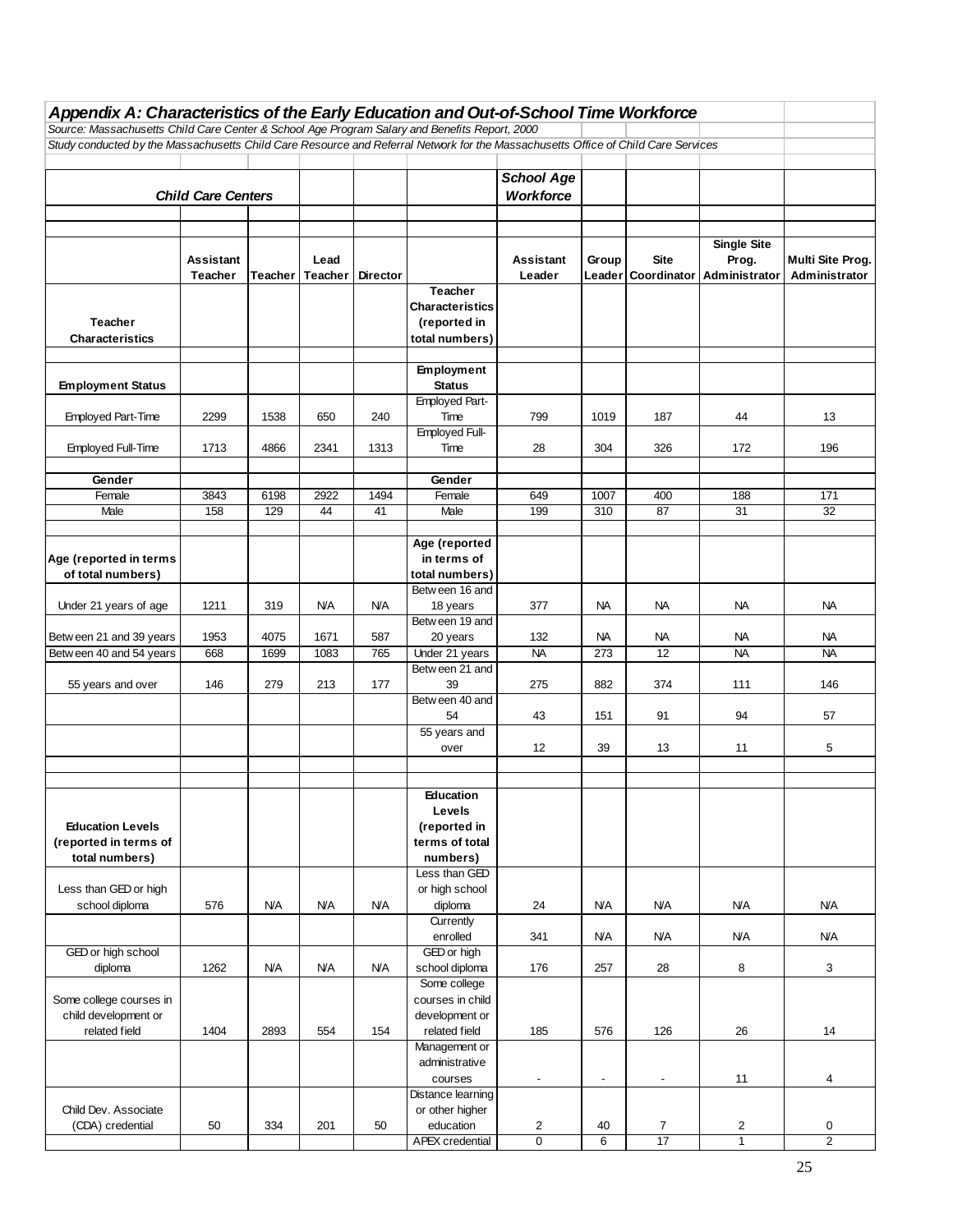*Appendix B* 

# **GENERAL LAWS OF MASSACHUSETTS PART I. ADMINISTRATION OF THE GOVERNMENT**

## **TITLE II. EXECUTIVE AND ADMINISTRATIVE OFFICERS OF THE COMMONWEALTH**

#### **CHAPTER 15D.** DEPARTMENT OF EARLY EDUCATION AND CARE

#### **Chapter 15D: Section 5 Workforce development system; implementation plan**

#### *[ Text of section added by 2004, 205, Sec. 1 effective March 1, 2005. See 2004, 205, Sec. 2.]*

Section 5. The board shall develop and annually update an implementation plan for a workforce development system designed to support the education, training and compensation of the early education and care workforce, including all center, family child care, infant, toddler, preschool and school-age providers. The board shall solicit input from organizations and agencies that represent a diverse spectrum of expertise, knowledge and understanding of broader workforce development issues and of the professional development needs of the early childhood and care workforce. In order to inform the plan, the board shall conduct:

(1) an inventory and assessment of the current resources and strategies available for workforce and professional development in the commonwealth, including but not limited to Head Start trainings, community-based trainings, higher education programs, child care resource and referral agency trainings, state and federally funded workforce development trainings/programs, public school system trainings/credentialing, and other trainings that address the needs of those who work with children and make recommendations for coordinating the use of those existing resources and strategies; (2) analyses using current data on the status of the early education and care

workforce, including work experience, certifications, education, training opportunities, salaries, benefits and workplace standards; and (3) an assessment of the workforce capacity necessary to meet the state's early

education and care needs in the future.

In the development of the plan, the board shall consider:

(1) core competencies, a common and shared body of knowledge, for all those working in the early education and care fields;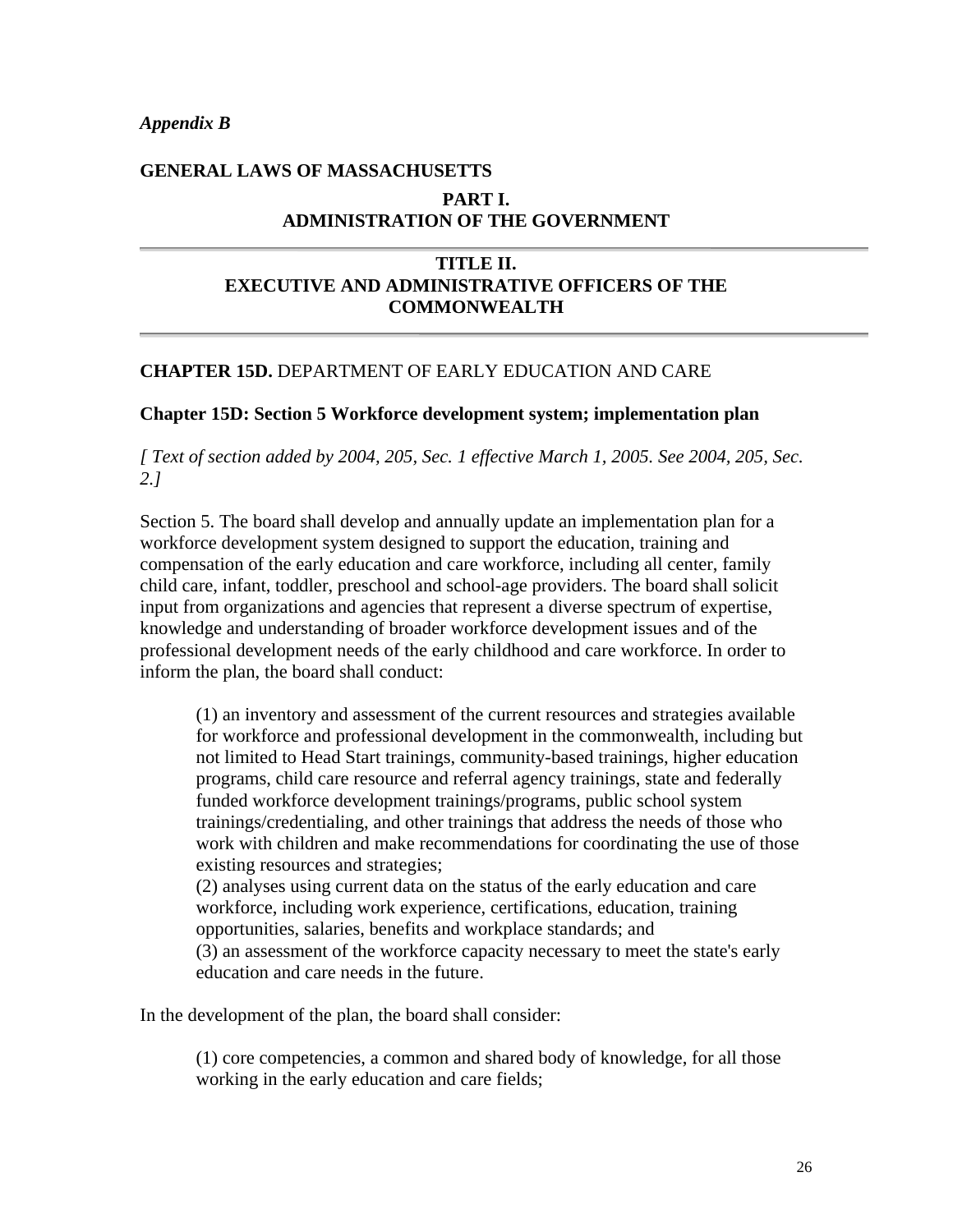(2) streamlined and coordinated state certification, credentialing, and licensing within the early education and care fields including teacher and provider certification and licensing, the Child Development Associate, public school teacher certification, and other program standards as appropriate for director, teacher and provider credentialing requirements;

(3) a mandatory and regularly updated professional development and qualification registry;

(4) agreements among higher education institutions for an articulated system of education, training, and professional development in early education and care; (5) approval of early education and care training programs and academic coursework, incentives for Associate and Bachelor degree programs to meet best practices and to modify curricula to reflect current child development research, and certification of trainers and teachers;

(6) coordination of existing workforce resources among public agencies, including establishing regional workforce support resources in coordination with child care resource and referral agencies;

(7) a range of professional development and educational opportunities that provide appropriate coursework and degree pathways for family child care as well as center-based providers at all levels of the career ladder that are available in locations, days, and times that are accessible;

(8) credit for prior learning experiences, development of equivalencies to 2 and 4 year degrees, and the inclusion of strategies for multiple pathways for entry into the field of early education and care;

(9) recruitment and retention of individuals into the early education and care workforce who reflect the ethnic, racial, linguistic, and cultural diversity of Massachusetts families based on the current census data;

(10) incentives and supports for early education and care professionals to seek additional training and education, such as scholarships, stipends, loan forgiveness connected to a term of service in the field, career counseling and mentoring, release time and substitutes;

(11) guidelines for a career ladder or career lattice representing salaries and benefits that suitably compensate professionals for increases in educational attainment and with incentives for advancement, including a salary enhancement program;

(12) public and private resources to support the workforce development system; (13) a data collection and evaluation system to determine whether the workforce and professional development activities established pursuant to this chapter are achieving recruitment, retention and quality of the workforce goals; and

(14) ways to recognize and honor advancements in educational attainment among early education and care professionals.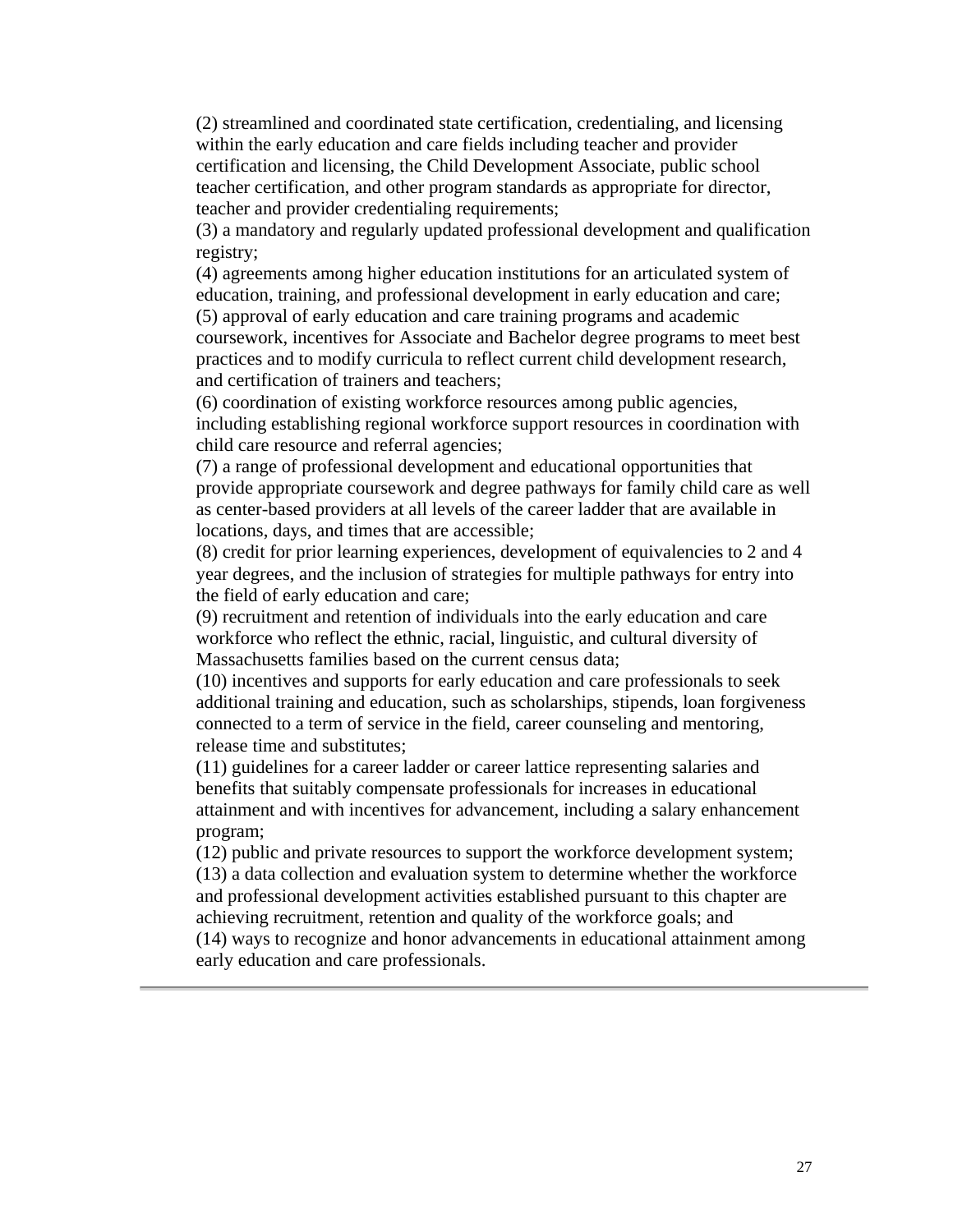#### *Appendix C: Meeting participants, organizations represented*

**Betty Allen**  Professor, Eliot Pearson Department of Child Development Tufts University

## **Ravitha Amarasingham**

Chair, Department of Child Care and Early Childhood Education Bristol Community College

**Sarah Jane Anderson**  Director, Early Childhood Programs Mount Ida College

#### **Mary Ann Anthony**

Director of Child Care Division, Catholic Charities President, Massachusetts Association for the Education of Young Children

#### **Douglas Baird**

President & CEO Associated Early Care & Education

#### **Howard Baker**

Lemberg Children's Center Brandeis University

#### **Betty Bardige**

Vice President A.L. Mailman Family Foundation

#### **Cynthia Baron**

Director Holway Child Study Center-The Barn Lasell College

# **Dee Bertozzi**

**Director** Head Start Quality Initiative

# **Barbara Black**

Early Childhood Coordinator Northampton Public Schools, Northampton School Department

# **Joni Block**

Consultant Massachusetts Department of Education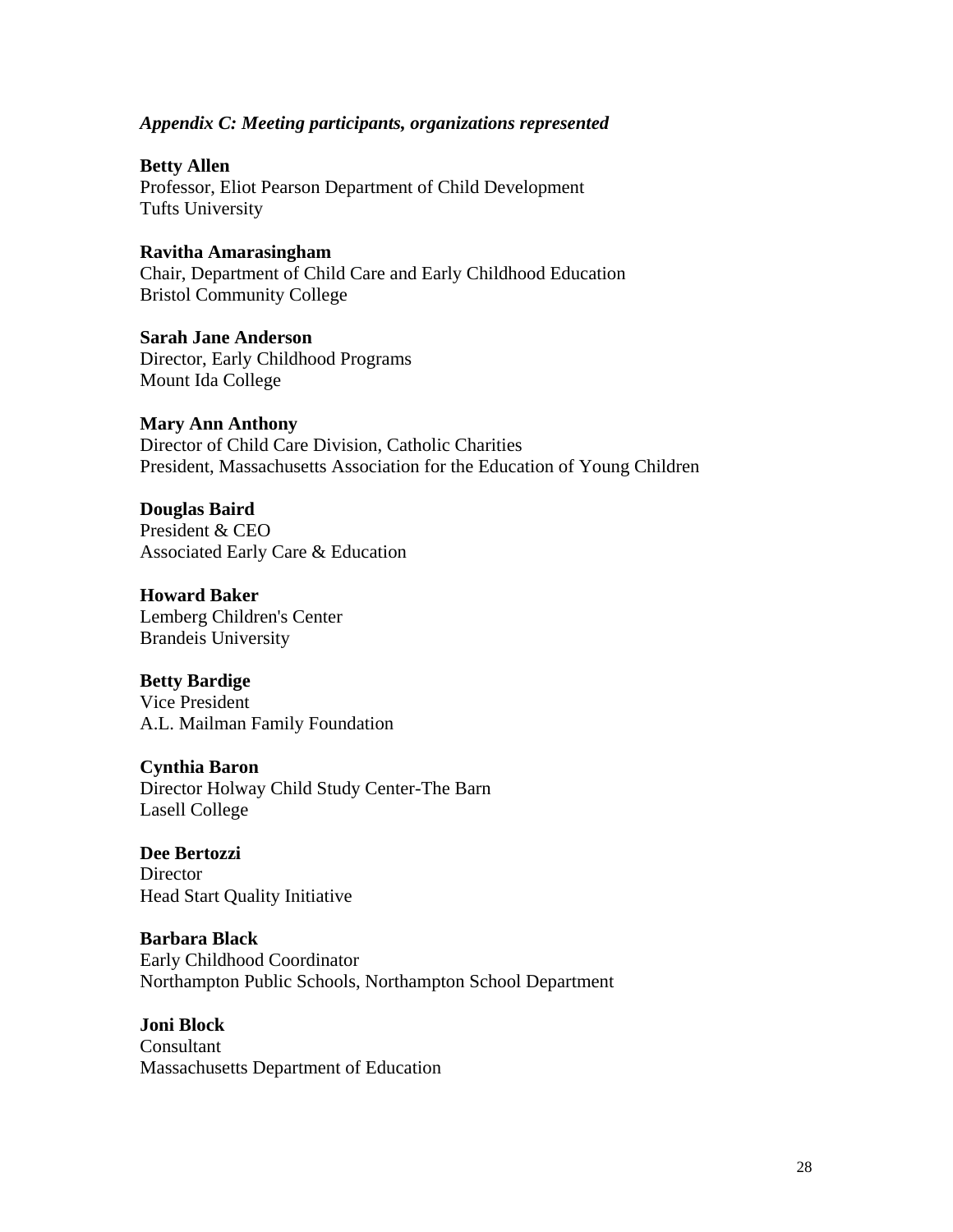#### **Ann Bookman**

Executive Director Massachusetts Institute of Technology Workplace Center

#### **Paula Bowie**

**Director** Cambridgeport Children's Center

#### **Pat Brandes**

Senior Advisor Barr Foundation

#### **Liz Brinkerhoff**

Director, Paraprofessional Teacher Licensure Programs UMass Amherst

#### **Grace Caines**

Division Chair, ECE Degree Program Urban College

**Ann Capoccia**  Coordinator of Interagency Activities Department of Mental Health

#### **Stefanie Chin**

Chair, Department of Education Holyoke Community College

# **Mary H. Connor**  Associate Professor

Pine Manor College

**William Dandridge**  Vice-President, Urban Initiatives Lesley Universiy

#### **Bernadette Davidson**

Professional Development Services Director Child Care Resource Center

**Gloria DeFillipo**  Dean of Continuing Education Holyoke Community College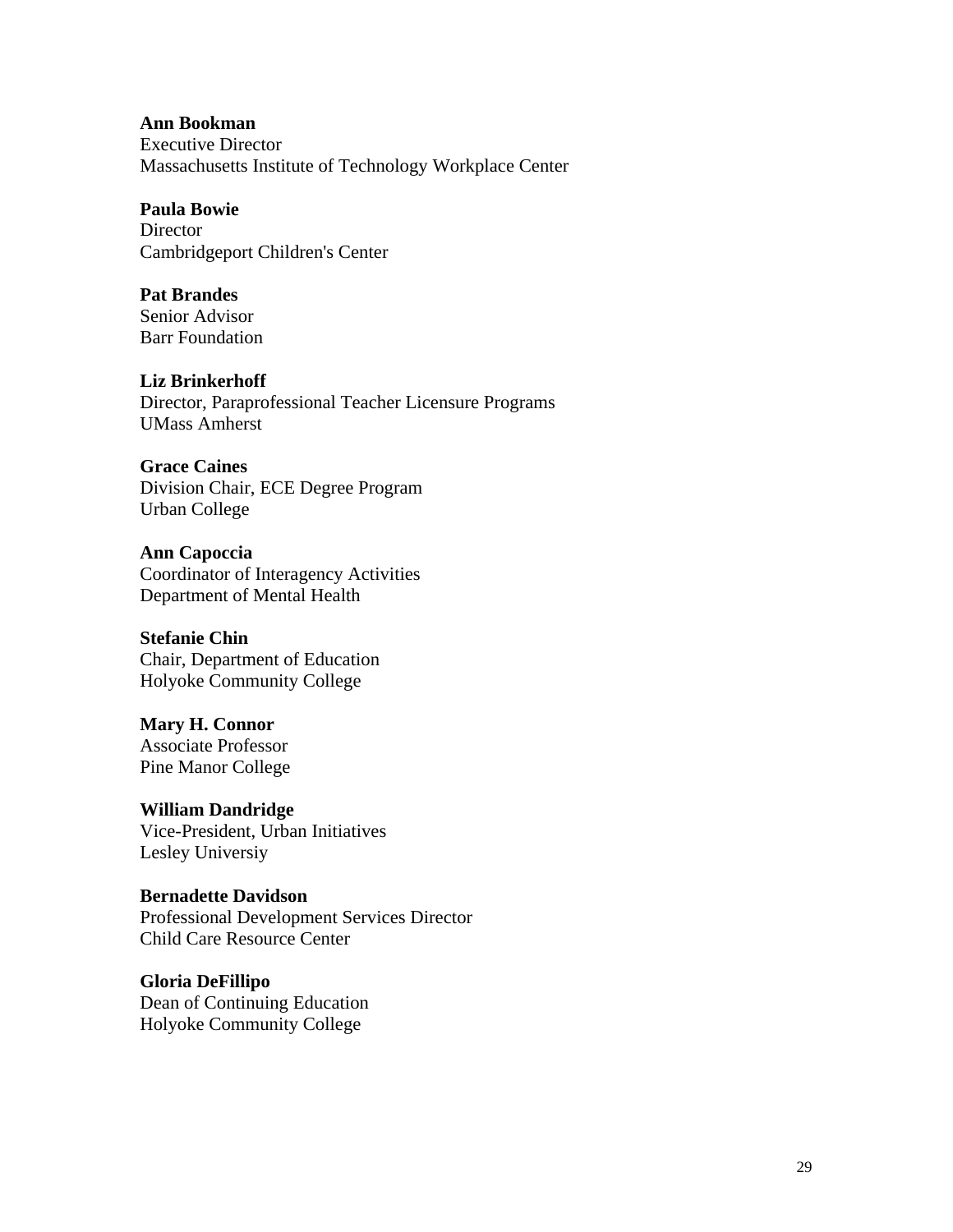#### **Heidi Delisle**  Paraeducator Program Coordinator Middlesex Community College

## **Julie Dennehy**

Research Associate Wellesley College Center for Research on Women

#### **Margaret Dunn**

Director of Knowledge Strategy Boston After School & Beyond

## **Pamela Edington**

Dean of Social Science and Human Services Middlesex Community College

## **Susan Eliason**

Assistant Professor Anna Maria College

## **Marcia Farris**

Executive Director Mass. Association for the Education of Young Children

## **Gail Feigenbaum**

Professor, Early Childhood Education Northern Essex Community College

## **David Fernie**

Chair, Education Department Wheelock College

#### **Sue Ferrante**

Coordinator, Early Childhood Education North Shore Community College

#### **Kate Finnegan**

Program Coordinator, Early Childhood Greenfield Community College

## **Ann L. Flynn**

Assistant Vice President Community Impact United Way of Central Massachusetts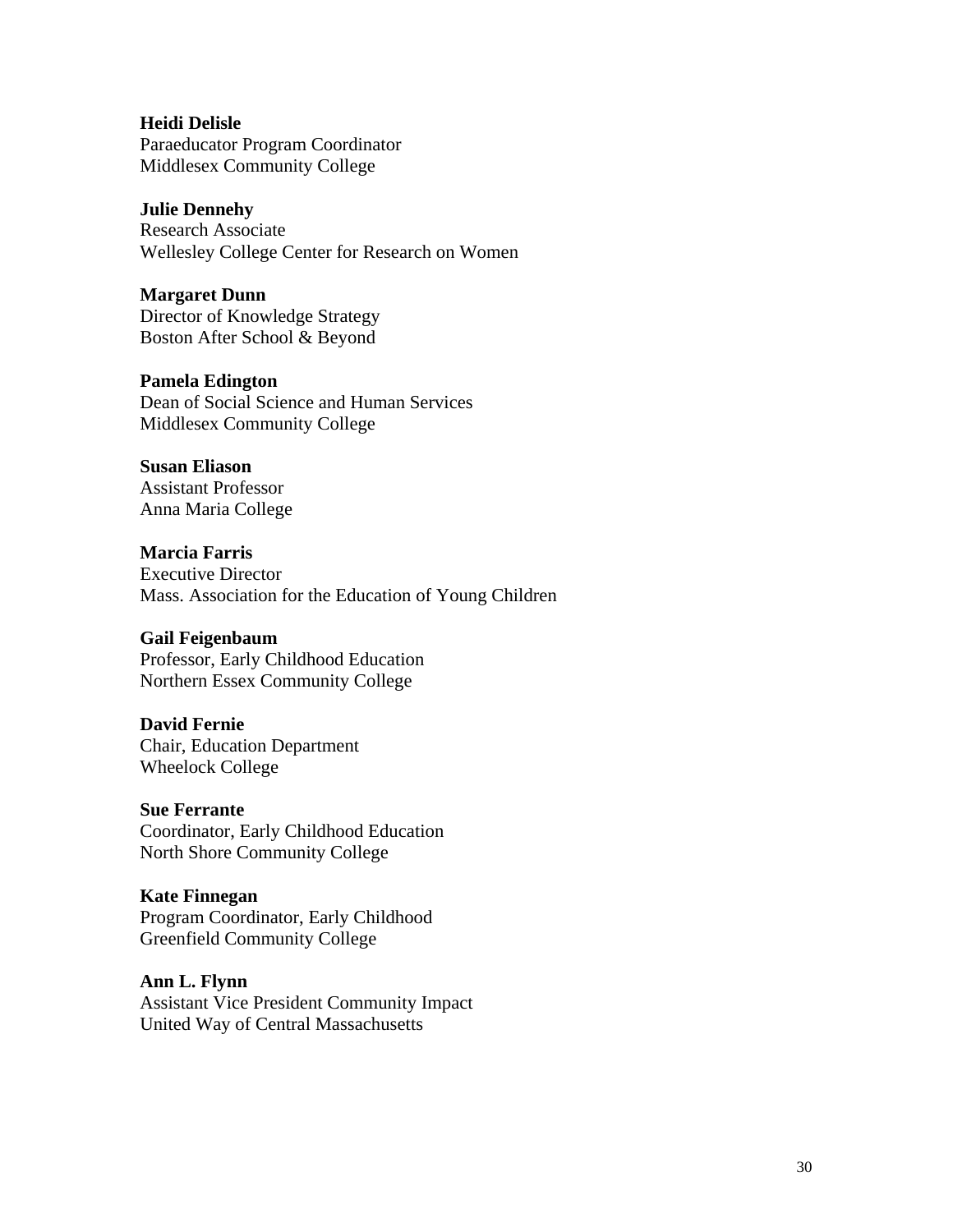**Clarke Fowler**  Professor, Education Dept. Salem State College

## **Ellen Gannett**

Co-Director National Institute of Out-of-School Time

**Hanna Gebretensae** 

Director of Policy Education & Training Child Care Resource Center

**Jude Goldman** 

Executive Director Massachusetts School-Age Coalition

**Joanne Gravell**  Program Director Child Care Connection

**Marta Gredler**  Executive Director Full Service Schools Roundtable

#### **Ellen Grondine**  Director of Human Services

Northern Essex Community College

## **Colleen Gulezian**

**Pam Hagberg** 

Training Coordinator Child Care Works/PACE-New Bedford

# **Sue Halloran**

Director Child Care Circuit

**Kimberly Haskins** 

Senior Program Officer Barr Foundation

#### **Christine Holmes**

Director of Education Programs and Teacher Licensure Anna Maria College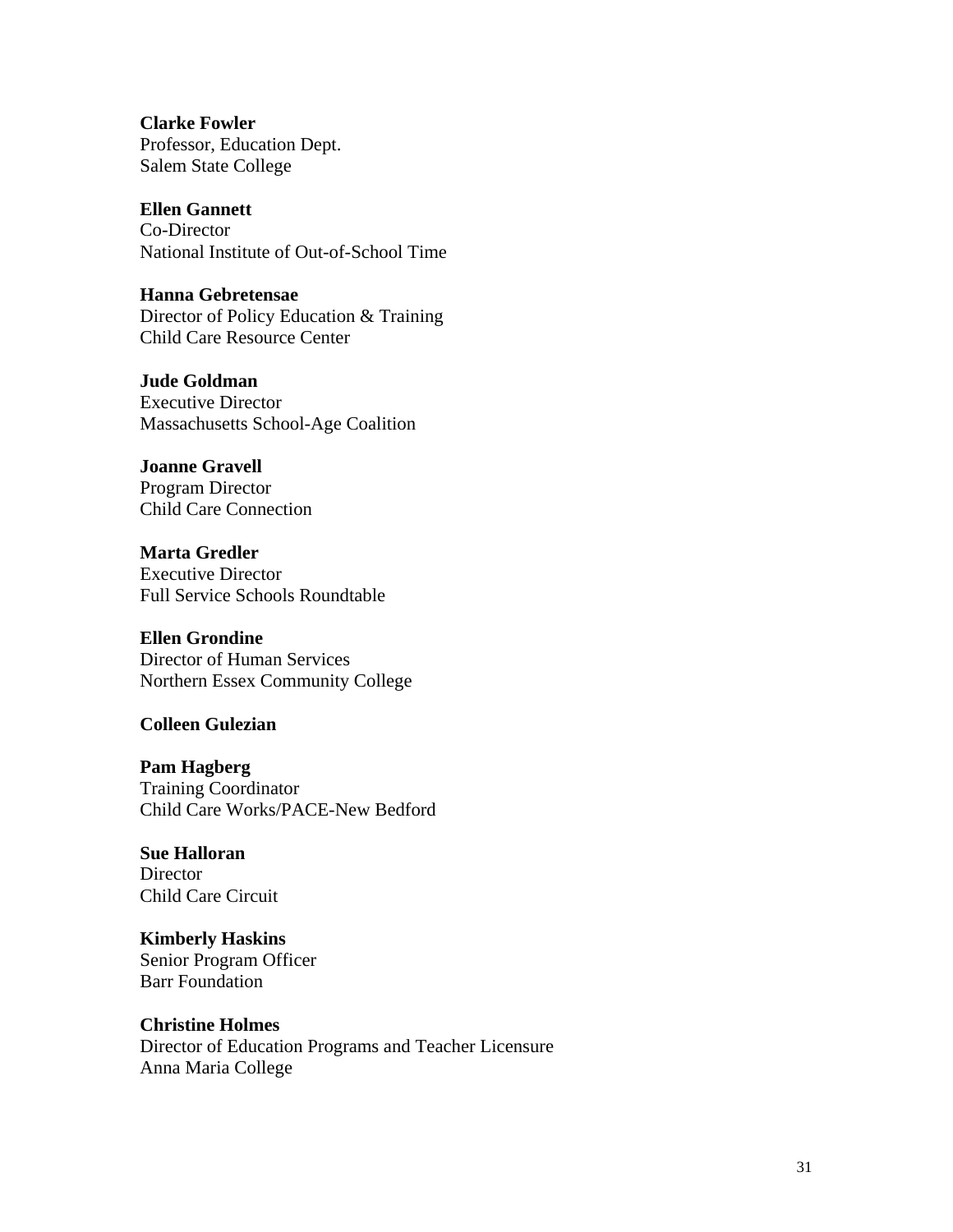**Michelle Howard-Harrell** 

Early Childhood Programs Roxbury Community College

**Barbara F. Jacobs**  Director of Program Development and Evaluation ABCD, Inc.

**Joanna Jacobson**  Strategic Grant Partners

**Amy Kershaw**  Research and Policy Director Strategies for Children, Early Education for All

**Ashley Lanfer**  Strategic Grant Partners

**Debbie Lang**  Training & Outreach Manager Child Care Connection

**Dana Malone**  Assistant Director Elms College

**Roz Mann**  Malden Community Partnership for Children

**Charlene Mara**  Coordinator of Early Childhood Quinsigamond Community College

**Nancy Marshall**  Project Director Wellesley College

**Nina Mazloff**  Chair, Department of Teacher Education and Family Studies Becker College

**Patty McGrath Director** Get on BASE (Building After School Excellence)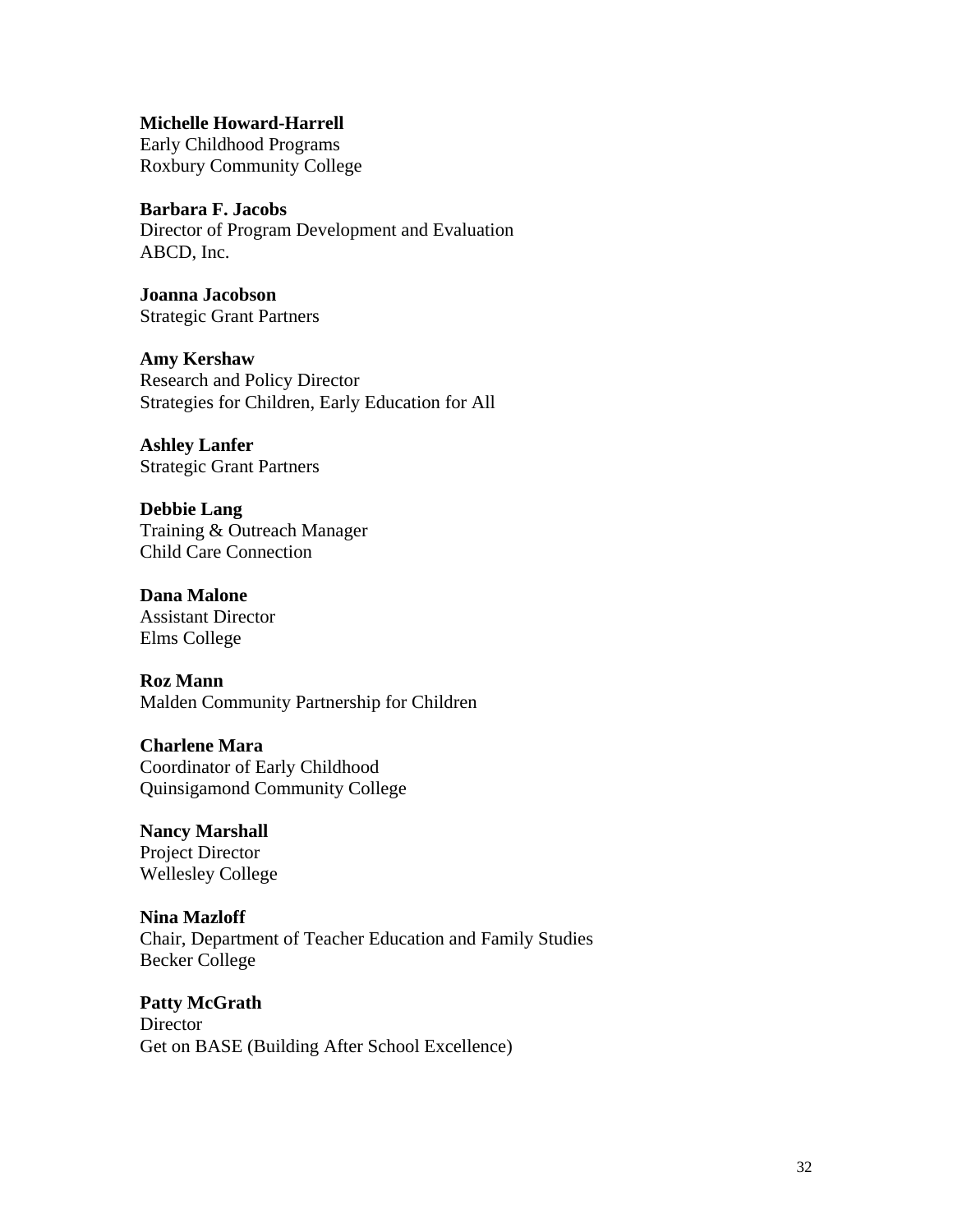**Janet McKeon**  Director of Policy and Training Office of Child Care Services

**Jan McLanahan**  Early Childhood Development Program North Shore Community College

**Sarah Mitchell Director** Union #38 Out of School Time Program

**Kathy Modigliani Director** The Family Child Care Project

**David Moy**  Agency Director Boston Chinatown Neighborhood Center

**Sara Nadig**  Research and Policy Analyst Strategies for Children/Early Education for All

**Greg Nelson**  Professor of Early Childhood Education Bridgewater State College

**Gil G. Noam**  Executive Director, Program in Education, Afterschool & Resiliency (PEAR) Associate Professor at Harvard Medical School and McLean Hospital

**Carol Nolan**  Director of Children's Services CAAS Head Start

**Susan O'Connor**  westMOST

**Amy O'Leary**  Field Director Strategies for Children/Early Education for All

**Terry O'Neill**  Professional Development Coordinator Lowell Public Schools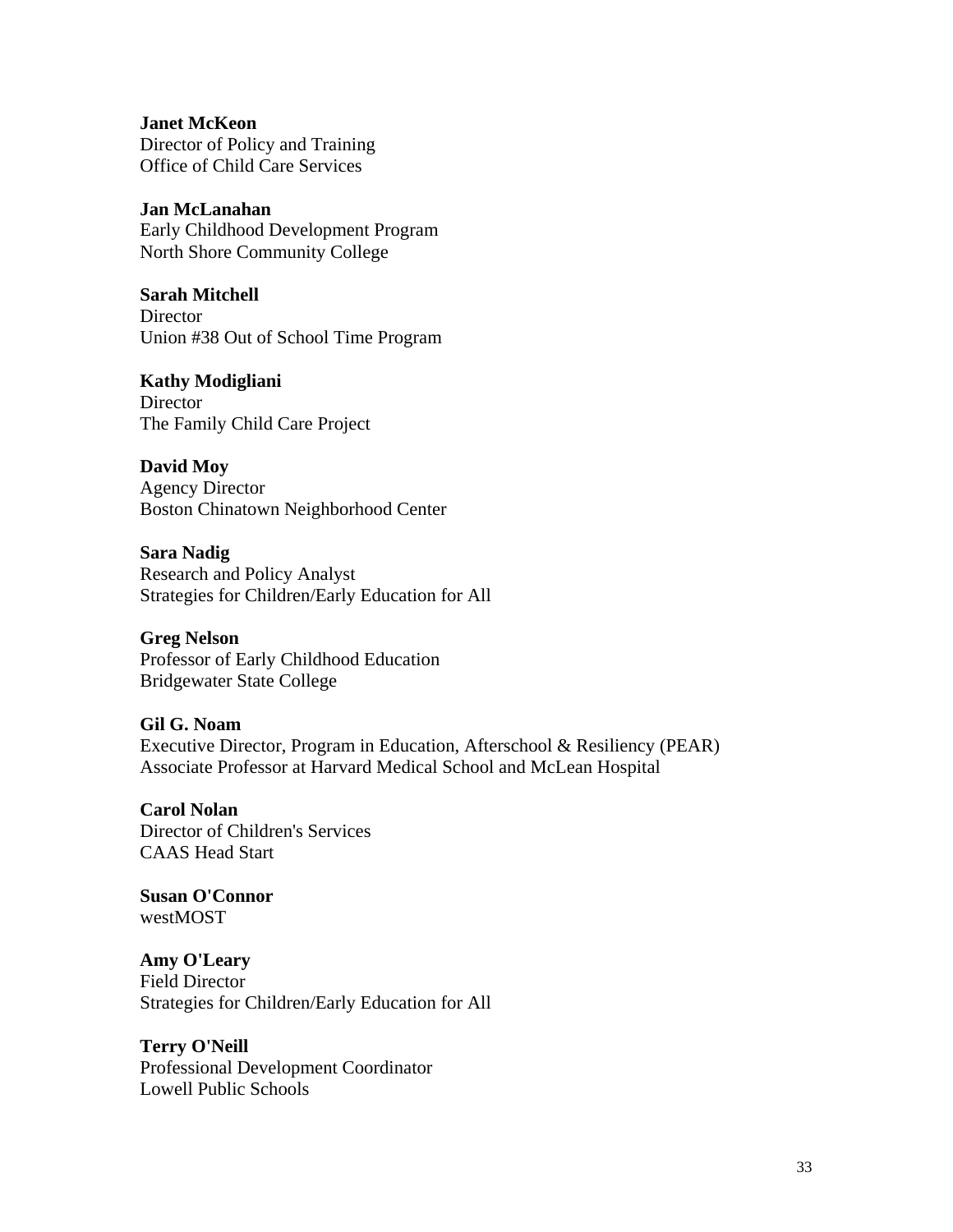**Jo-Ann Otlin**  Executive Director Criterion Child Enrichment

#### **Judy Pemstein**

Assistant Vice President Community Impact United Way of Central Massachusetts

**Steve Pratt** 

President Boston After School & Beyond

#### **Lynne Quintin**

Chair, Early Childhood Programs Springfield Technical Community College

#### **Susan Rich**

Assistant Professor, Education Curry College

**Grace Richardson**  President American Family Child Care Association

#### **Linda Romero**

Professor, Early Childhood Education Massachusetts Bay Community College

#### **Kate Roper**

Project Consultant Massachusetts Department of Public Health

## **Marta T. Rosa**

President MTR Consulting Services

#### **Richard Rowe**

Chairman Massachusetts Business Alliance for Education

#### **Shirley Russo**

Associate Dean Framingham State College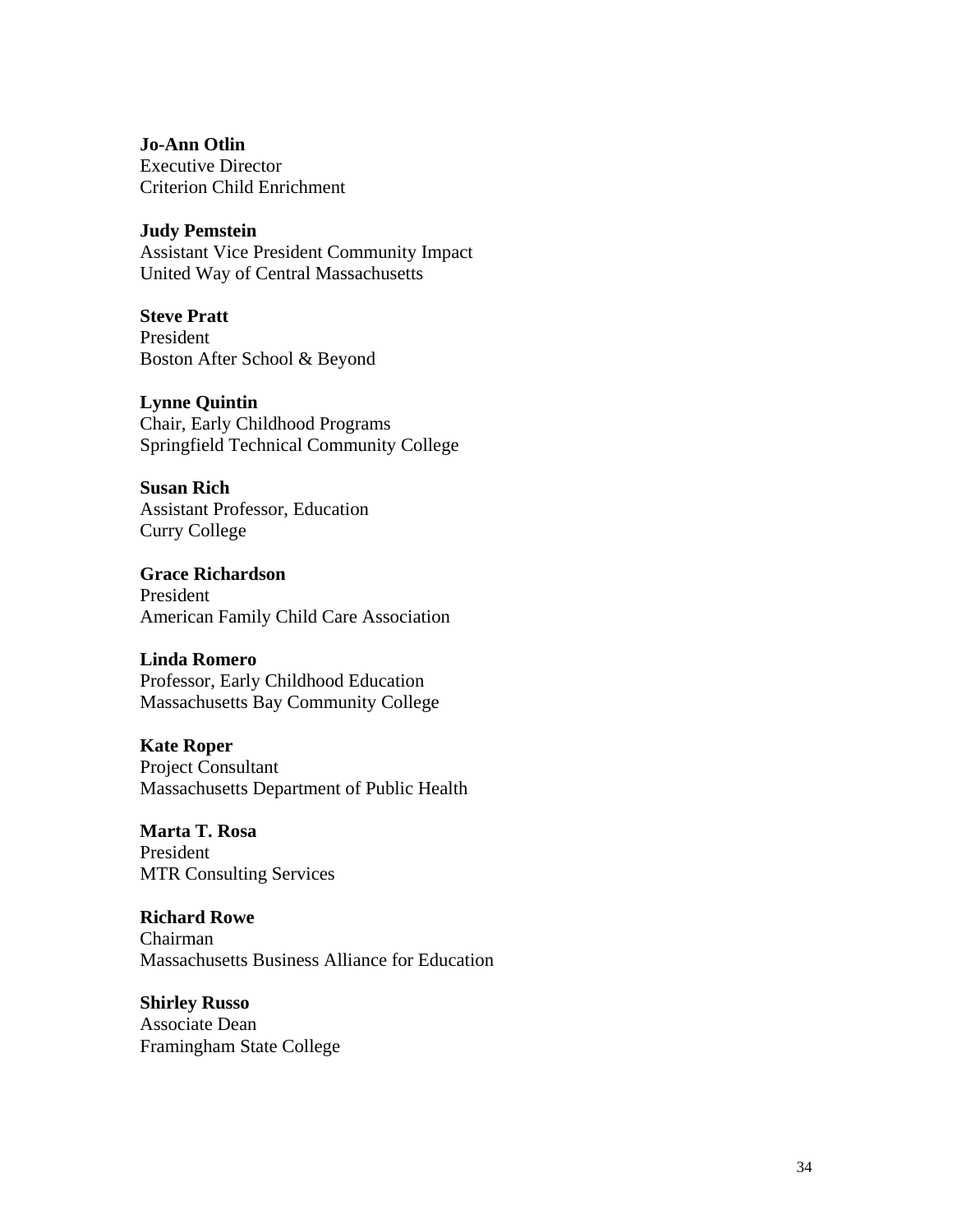**Rita Rzezuski**  Early Childhood Consultant

**Jason Sachs**  Early Learning Services Massachusetts Department of Education

**Sheena Santolini**  Early Childhood Department Holyoke Community College

**George Scarlett**  Chair, Eliot Pearson Department of Child Development Tufts University

**Lynne Schade**  Director, Community Outreach Tufts University

**Elisabeth Schaefer**  Administrator Massachusetts Department of Education

**Linda Scott**  Assistant Director of Continuing Education Holyoke Community College

### **Rosa Smith**  President Caroline & Sigmund Schott Foundation

**Carol Staffier**  Associate Dean, Corporate and Community Education Massachusetts Bay Community College

**Karen Stevens**  Academic Program Manager UMass Amherst

**Karen Tewhey**  Early Childhood Administrator Lowell Public Schools

**Lisa Van Theil**  Statewide Training Coordinator Massachusetts Department of Education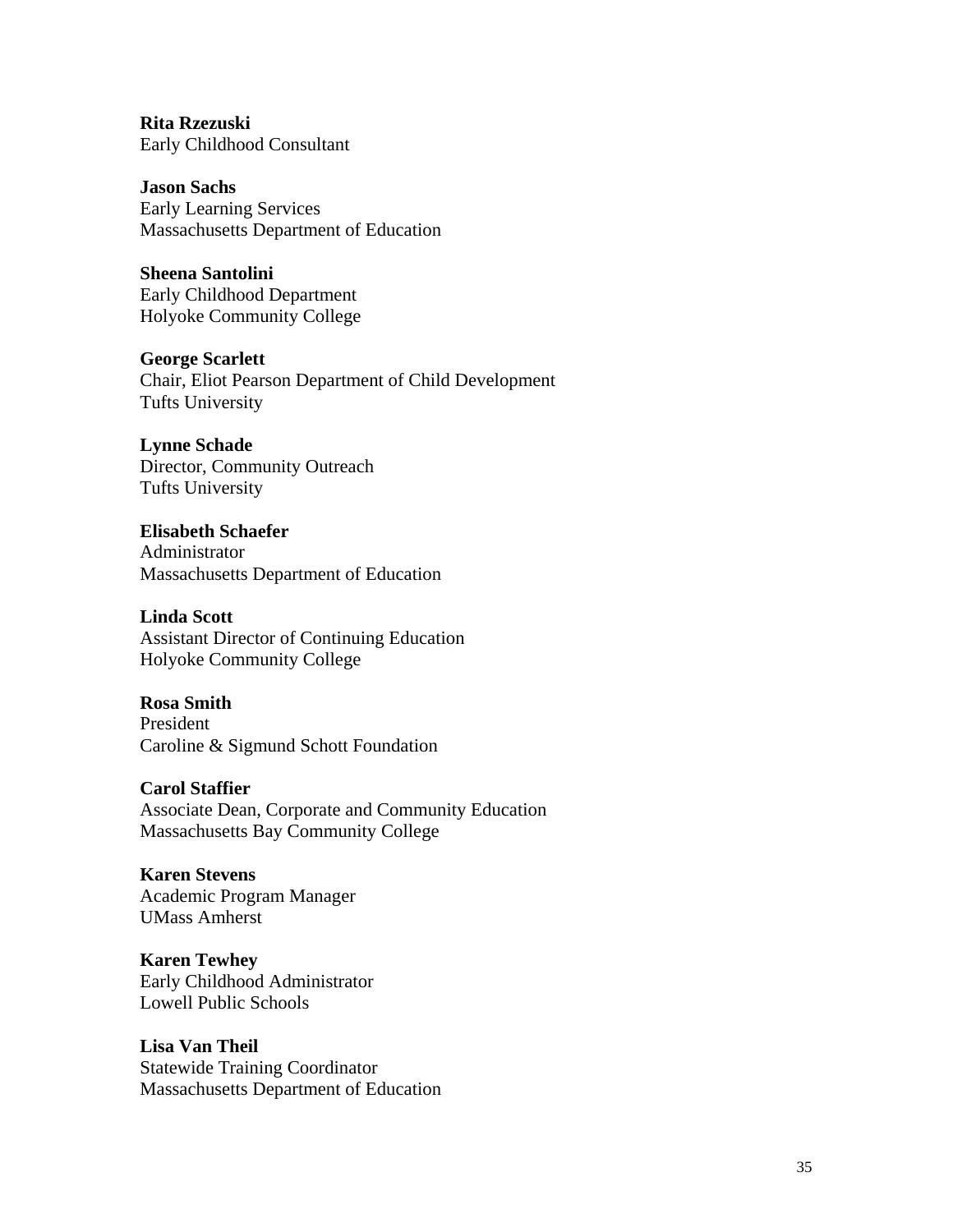#### **Katherine Thomas**

Director of Planning, Policy and Training Department of Public Health

**Nancy Tyler Higgins**  Chair, Education and Human Services

Middlesex Community College

## **Lisa Ulrich**

Director of the National Teaching Fellowship Citizen Schools of Boston

**Melissa Walker** 

Massasoit Community College

#### **Phyllis Walt**

Chair, Early Childhood Dept. Massachusetts Bay Community College

**Nancy White**  Chair, Division of Sciences Pine Manor College

#### **Patricia Wise**  Executive Director

Preschool Enrichment Team

# **Nancy Witherill**  Training Coordinator

Child Care Choices

## **Pat Xavier Director** Boston Child Care Alliance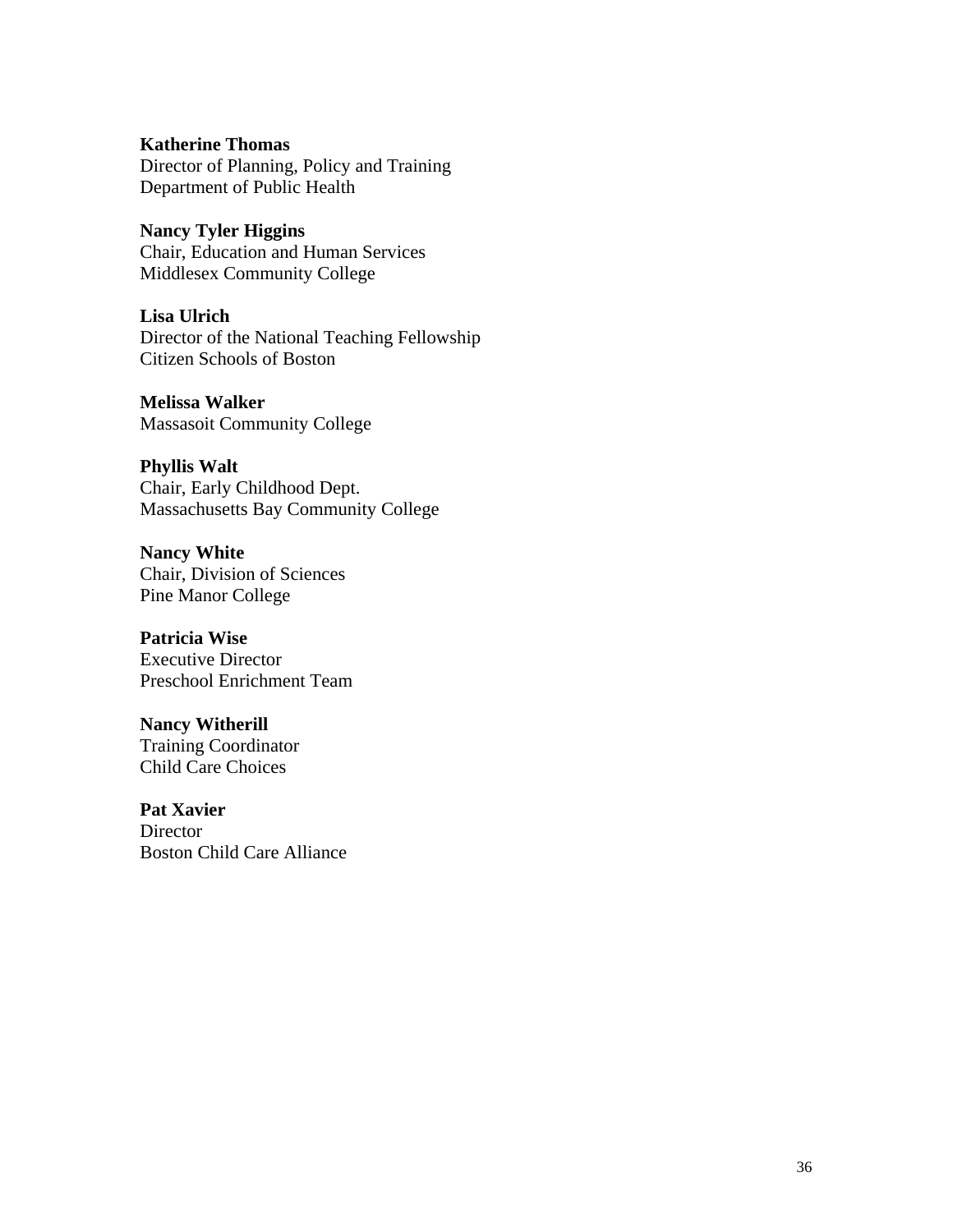#### *Appendix D: Meeting Series Project Team*

**Valora Washington** 

Executive Director Schott Foundation Fellowship in Early Care and Education

#### **Peg Sprague**

Vice President, Community Impact United Way of Massachusetts Bay

**Joan Costley**  President Early Childhood Futures

**Gwen Morgan**  Senior Fellow for Child Care Policy Wheelock College

**Stan Schwartz** Director, Community Impact United Way of Massachusetts Bay

**Danielle Lipes**  Research Analyst United Way of Massachusetts Bay

**Jane Feinberg** Senior Strategist, Marketing United Way of Massachusetts Bay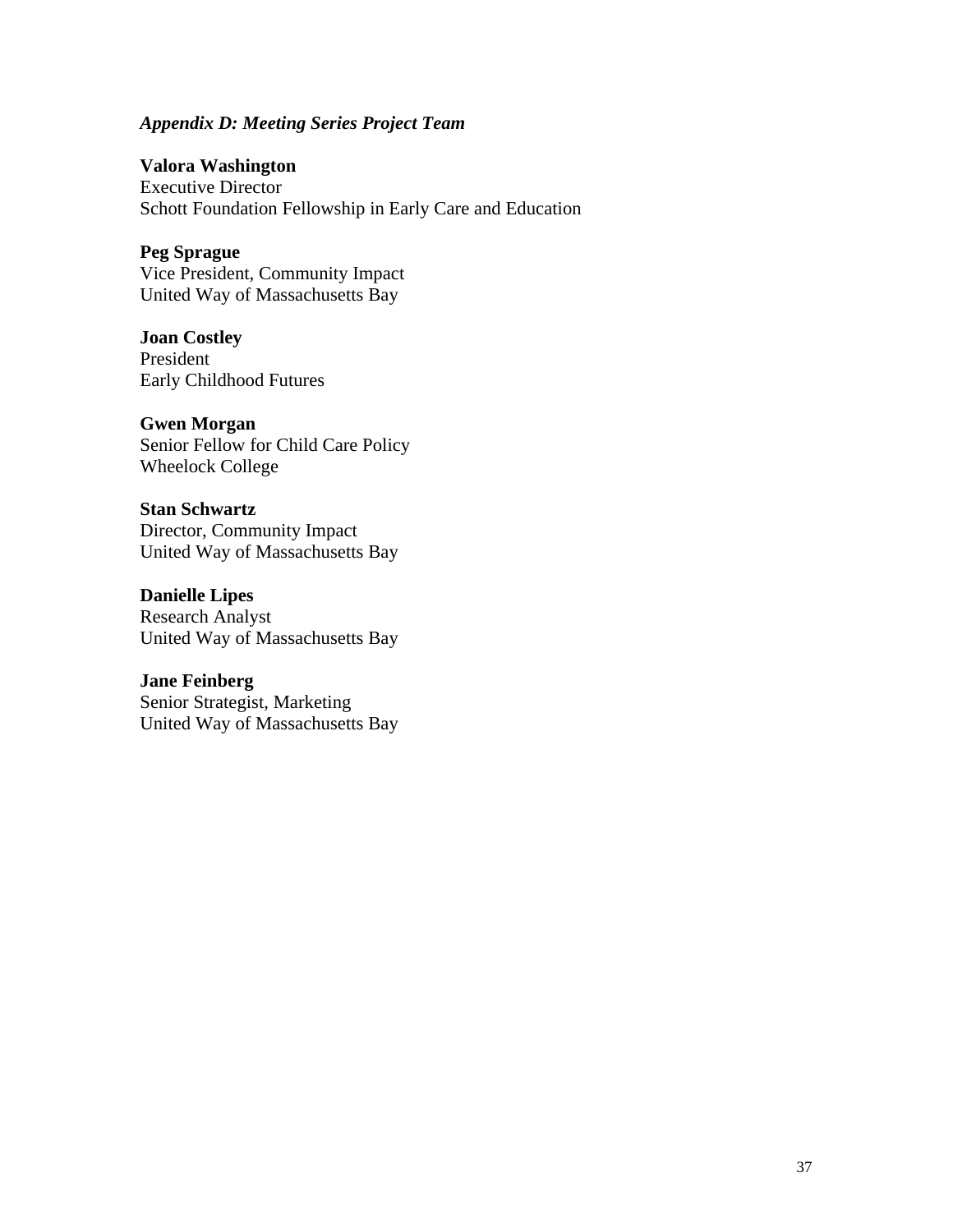## *References*

Achieve Boston. *Blueprint for Action: Professional Development System for the Out-of-School Time Workforce.* Working document. National Institute on Out-of-School Time, 2004.

American Association of Colleges for Teacher Education, Focus Council on Early Childhood Education. *The Early Childhood Challenge: Preparing High-Quality Teachers for a Changing Society.* 2004.

Associated Early Care and Education, Facts In Action. Inside the State House: Massachusetts Salary and Benefits Report (summary of *Massachusetts Child Care Center and School Age Program Salary and Benefits Report*, Massachusetts Office of Child Services 2000). 2000-2004.

Early Education for All, http://www.strategiesforchildren.org/eea/eea\_home.htm.

Herzenberg, Stephen et al. *Losing Ground in Massachusetts Early Childhood Education: Declining Workforce Qualifications in an Expanding Industry, 1980-2004.* Economic Policy Institute, Foundation for Child Development and The Keystone Research Center.

Lowell Public Schools, Project IDEAL, http://www.lowell.k12.ma.us/depts/early\_childhood/project.

Kerlin, Janelle et al. *The Transfer of Child Care Worker Education and Compensation Policy Across States: The T.E.A.C.H.* ® *Early Childhood Model.* The Urban Institute, prepared for The Foundation for Child Development, 2005.

Marshall, Nancy L. et al. *Massachusetts Capacity Study Research Brief: Characteristics of the Current Early Education and Care Workforce Serving 3-5 Year-olds.* Center for Research on Women, Wellesley College, 2005.

Massachusetts Child Care Resource and Referral Network for the Massachusetts Office of Child Care Services. *Massachusetts Child Care Center and School Age Program Salary and Benefits Report*, October 2000.

Massachusetts Department of Education, Advancing the Field, http://finance1.doe.mass.edu/grants/grants03/rfp/doc/263\_at.

Morgan, Gwen and Costley, Joan*. Taking the Temperature of Career Development. Center for Children, Families*, and Public Policy, Lesley University and Wheelock College, 2004. Boston, MA and Cambridge, MA.

Morgan, Gwen et al. *Making a Career of it: the State of the States Report on Career Development in Early Care and Education*. The Center for Career Development in Early Care and Education, Wheelock College. 1993, Boston, MA.